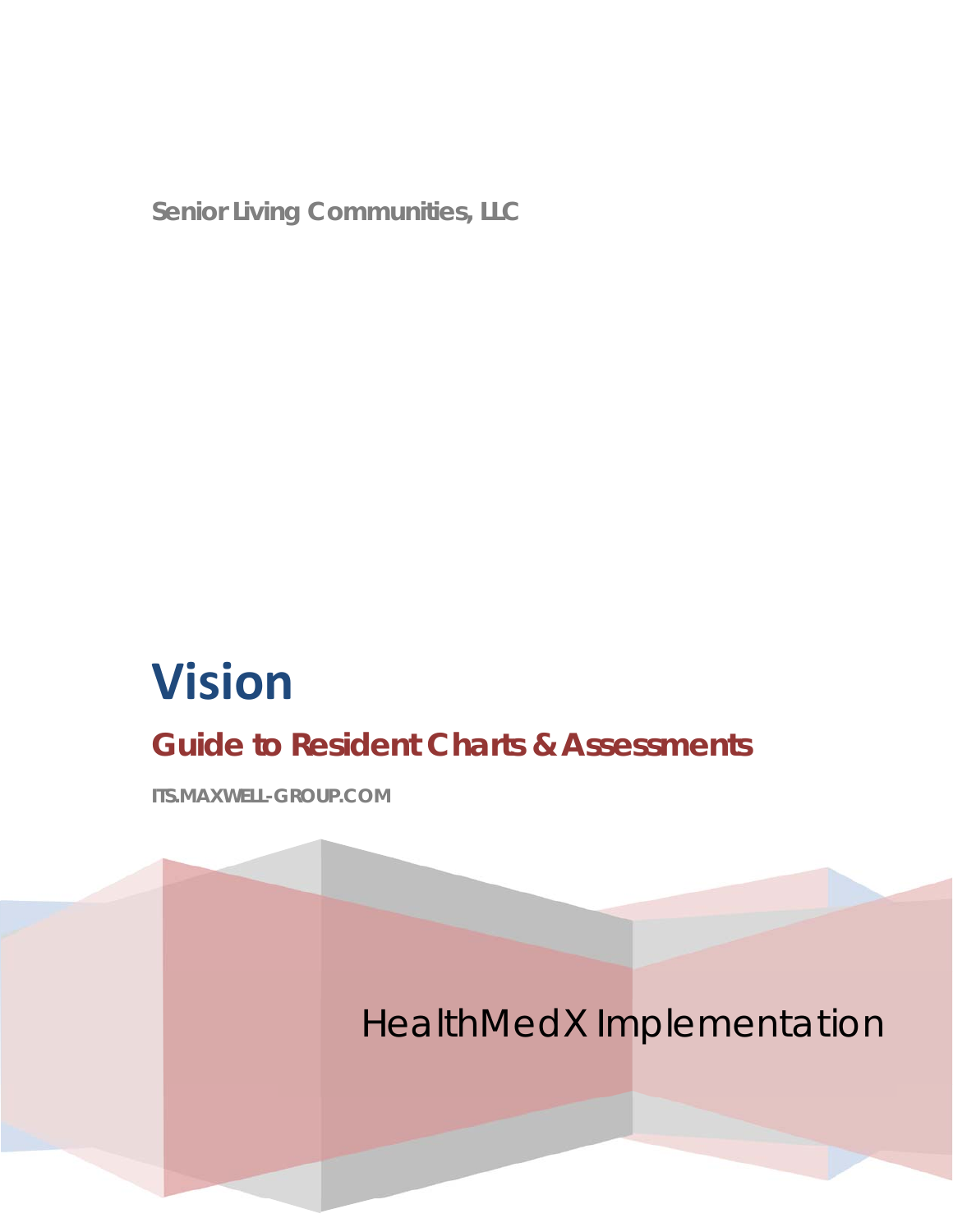## **Initial Workspace Setup**

### **Configure Home Page Widgets:**

Be sure to configure the widgets to show you the information you are most interested in. Remember that there are several useful widgets on your Home Page. Once initial configurations are made, they will be saved until you change them. Select the Facility or Unit you are primarily responsible for:

a) Click on the blue hyperlink of each widget you want to configure.



b) Be sure to uncheck all of the boxes except for the Facility or Unit you are primarily responsible for.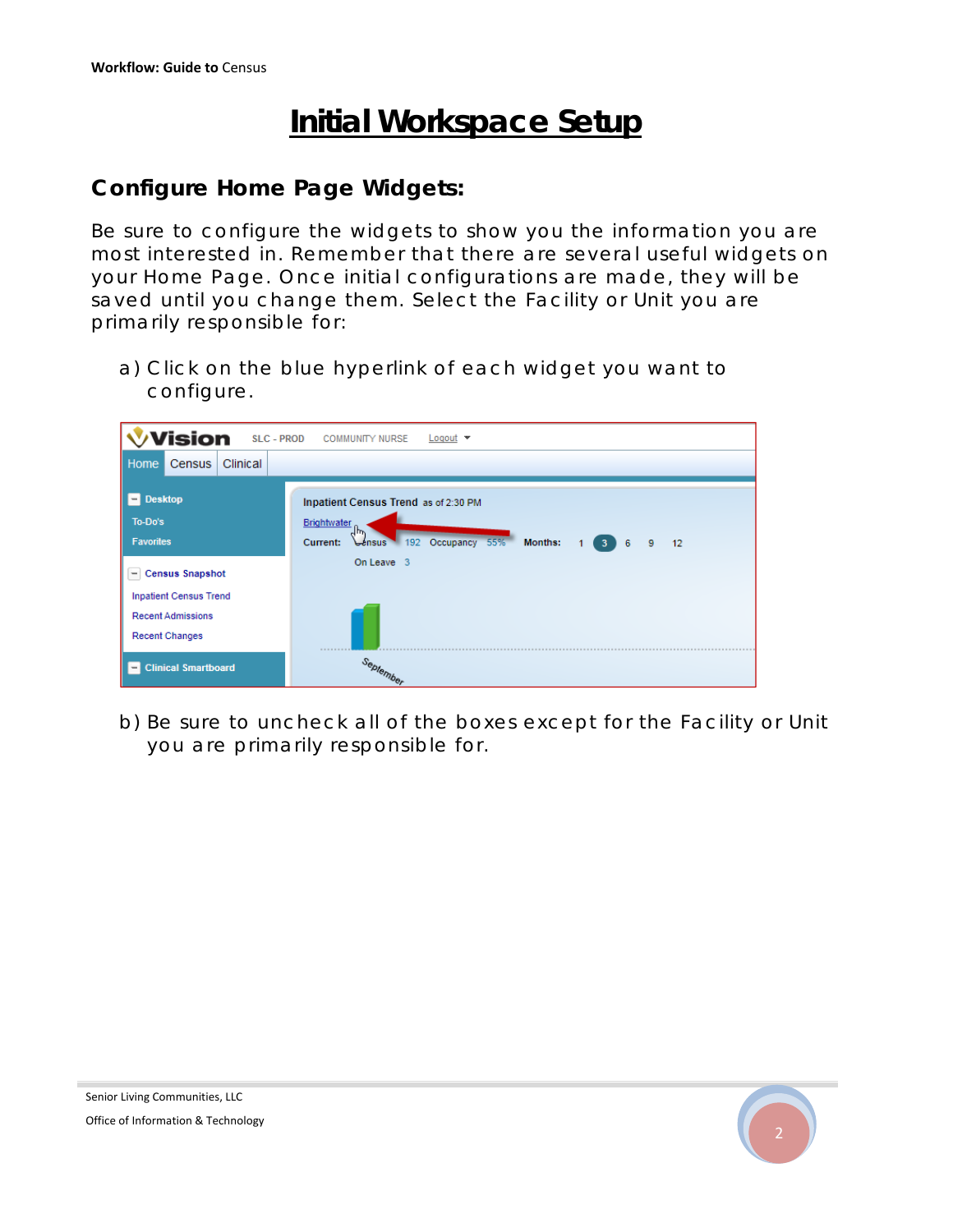#### **Workflow: Guide to** Census

| Organization Selection -- Webpage Dialog                                                                                                                                                                      |                                                                         | × |
|---------------------------------------------------------------------------------------------------------------------------------------------------------------------------------------------------------------|-------------------------------------------------------------------------|---|
| <b>Filters</b><br>Org Template:<br>Facility:                                                                                                                                                                  | Assisted Living<br>Independent Living<br>Memory Care<br>Skilled Nursing |   |
| Brightwater<br>8 N<br>Brightwater AL<br>$\mathbf \Xi$<br>$\blacksquare$<br>Brightwater IL<br>$\blacksquare$<br>Brightwater MC<br>Brightwater SNF<br>Ξ<br>Cypress<br>$\mathbf{F}$<br>Willows<br>$\overline{+}$ |                                                                         |   |
|                                                                                                                                                                                                               | Clear All<br>OK<br>Cancel                                               |   |

## **Resident Chart Management**

### Home Page Widgets

Properly configuring the Home Page widgets should be managed during the first login. These widgets can provide you important information in just a few simple clicks. Below is brief explanation of what some of these widgets provide.

#### **Favorites**

In the "Favorites" widget, we have provided quick links to important external sites and internal sections of Vision.

#### **Inpatient Census Trend**

The "Inpatient Census Trend" widget provides Census and Occupancy numbers as well as links to Census Reports and Admission and Discharge Reports.

#### **Recent Admissions**

The Recent Admissions widget displays the most recent admissions for the selected day range.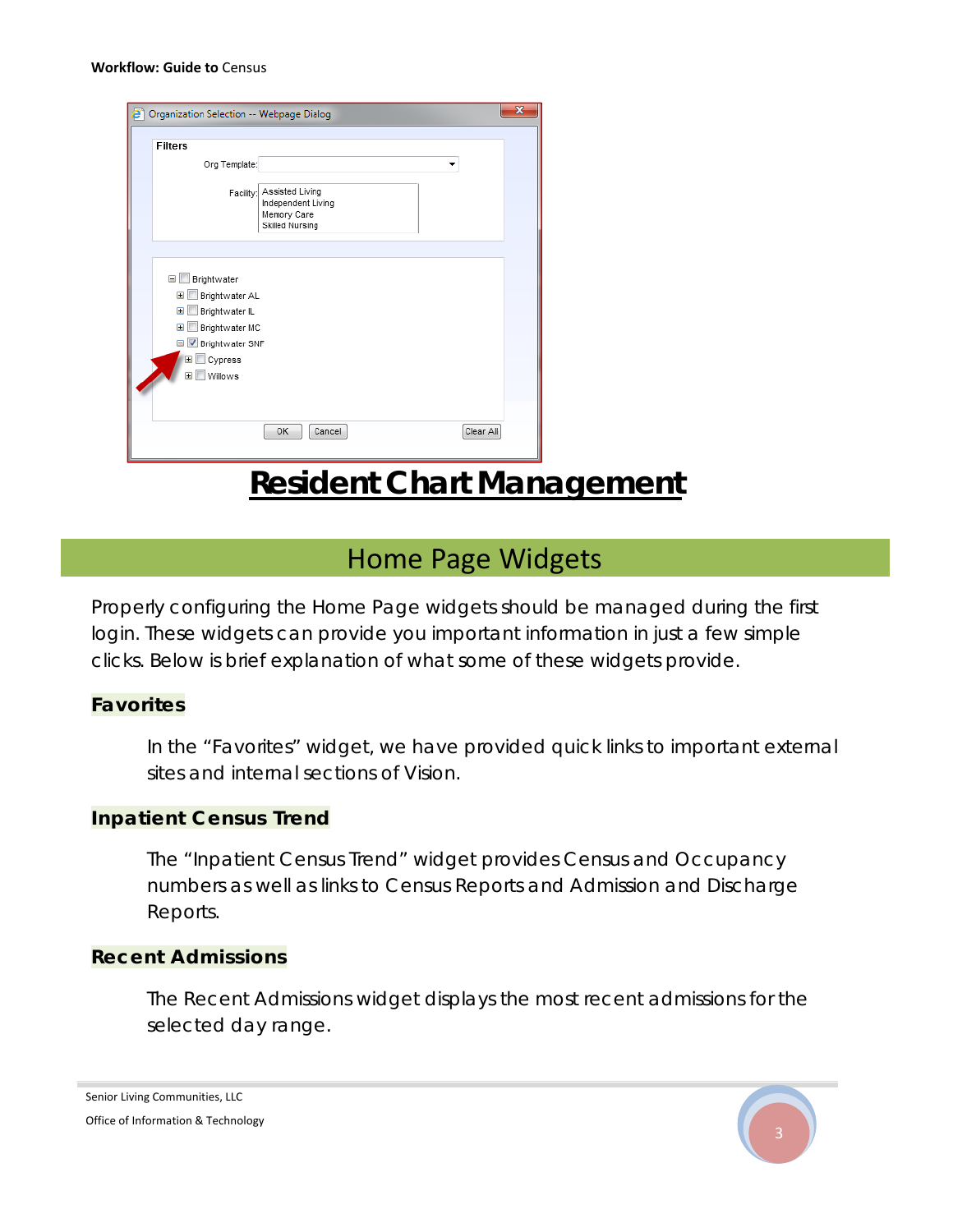#### **Recent Changes**

The Recent Changes widget displays admissions, discharges, transfers, LOAs, and payer changes within the configured time frame.

#### **Clinical Smartboard**

The Clinical Smartboard widget displays care recipient activity for the previous and next 24 hours, ultimately displaying a 48 hour range.

This widget automatically refreshes to display the most up-to-date information every 10 minutes. As a result, it may take as long as 30 seconds to load the Smartboard.

#### **Assessment Schedule**

The Assessment Schedule widget provides a snapshot view of the assessment schedules for residents. You can view and add assessments from this widget.

### Assessments

#### **Create Assessments (from Assessment Schedule widget)**

The Assessment Scheduler widget (snapshot below) provides you the best interactive illustration of the status of AL Assessments. This widget is available on your home page and can be filtered by Unit and Time Period.

- a. The plus sign icon  $(\Box)$  indicates an assessment is scheduled, but not started. The user simply needs to click on the icon and the wizard will create an assessment for that resident.
- b. The icons will change to  $\begin{pmatrix} 1 \\ 1 \end{pmatrix}$  to notify you that an assessment has been started.

The assessments must be locked when completed which then turns the icon to  $\begin{pmatrix} 1 \\ 2 \end{pmatrix}$ . Locking the assessment also triggers the system to schedule the next quarterly assessment.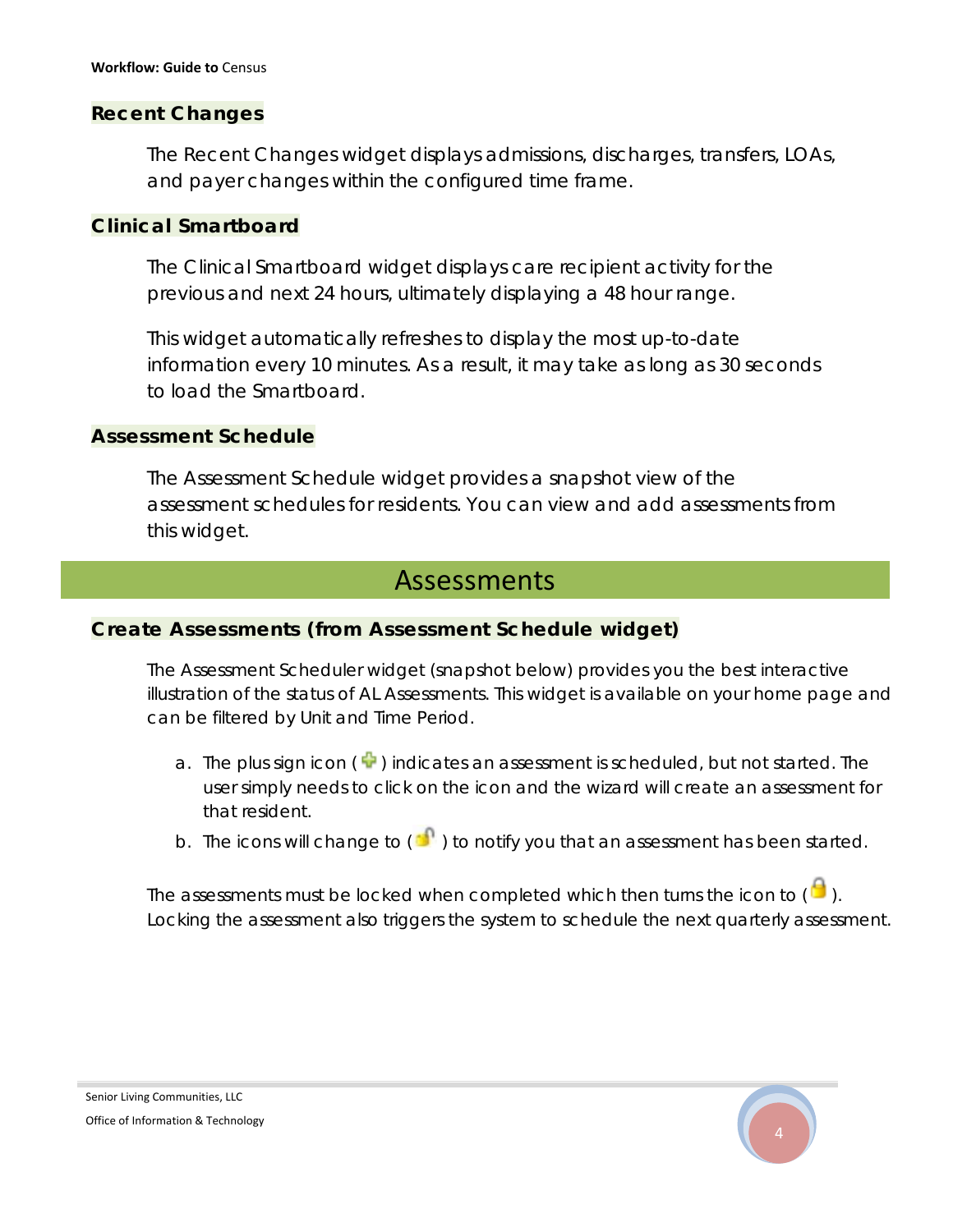1) Select the Assessment you would like to complete from the Assessment Schedule widget



2) The "Create New Assessment" wizard will open for the resident. Fill-in/select the **\***necessary fields to ensure the assessment is created correctly, and click "OK".

#### **a. Assessment Type**

Allows you to filter for specific assessment types, which essentially reduces the **\*Assessment to Create** list.

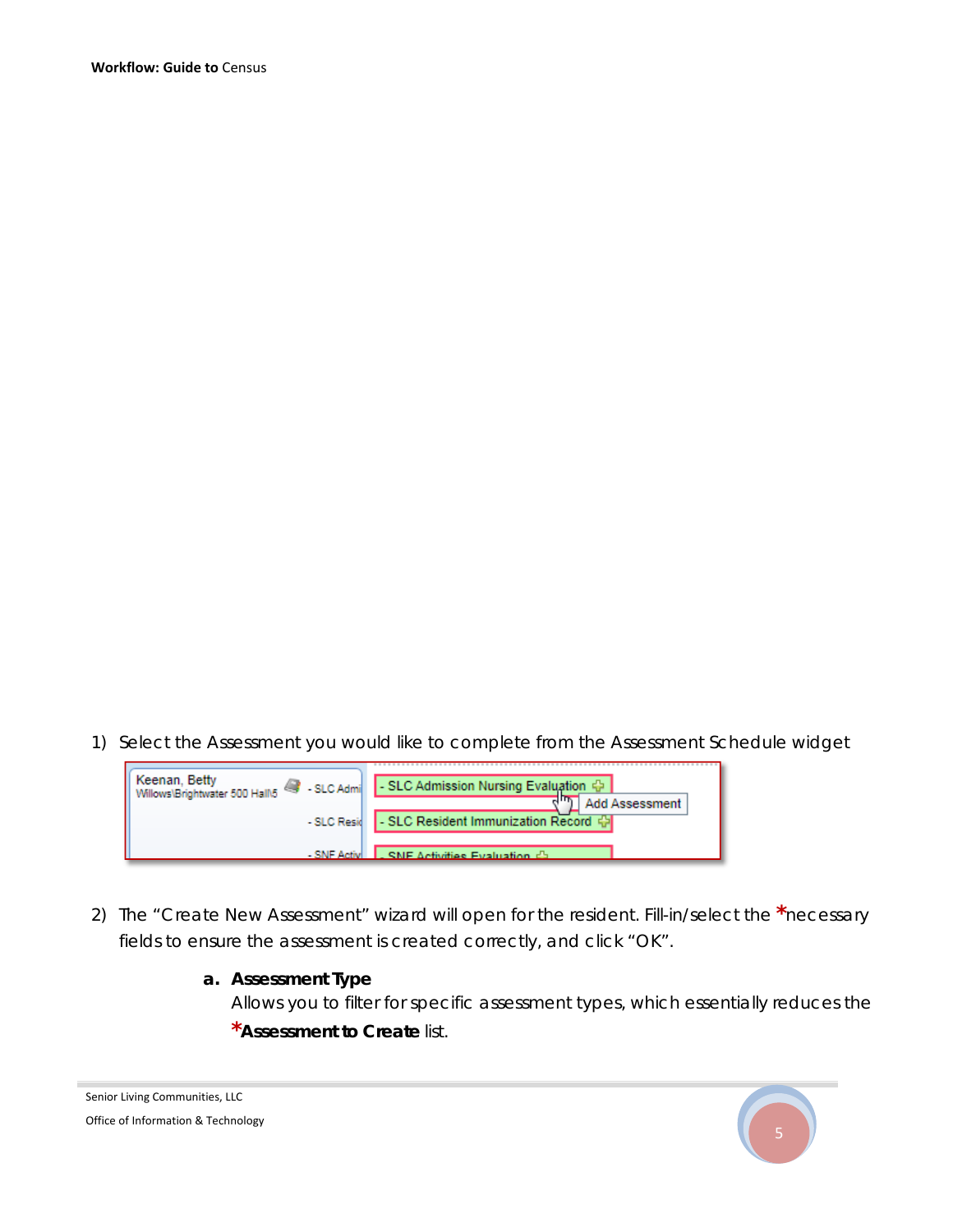#### **b. \*Assessment Date**

The date the assessment actually took place.

#### **c. \*Assessment to Create**

Verify the assessment you wish to create for the resident. When using the Assessment Schedule widget, be certain that you select the same assessment from this list that you click on in the Assessment Scheduler. Doing so will automatically populate the **\*Scheduled Event**.

#### **d. Add Options**

Provides additional options. This field is typically left alone.

#### **e. \*Reason**

Free text the reason of the assessment (i.e. Initial, Quarterly).

#### **f. Discipline Type Responsible**

Allows you to specify what discipline is responsible for this assessment. This field is typically left alone.

#### **g. \*Scheduled Event**

*This is a very critical step.* You must be sure the correct **\*Scheduled Event** is selected/highlighted. This step ensures future schedules are automatically created correctly and it ensures that management reports accurately reflect pending, current, and past due assessments.

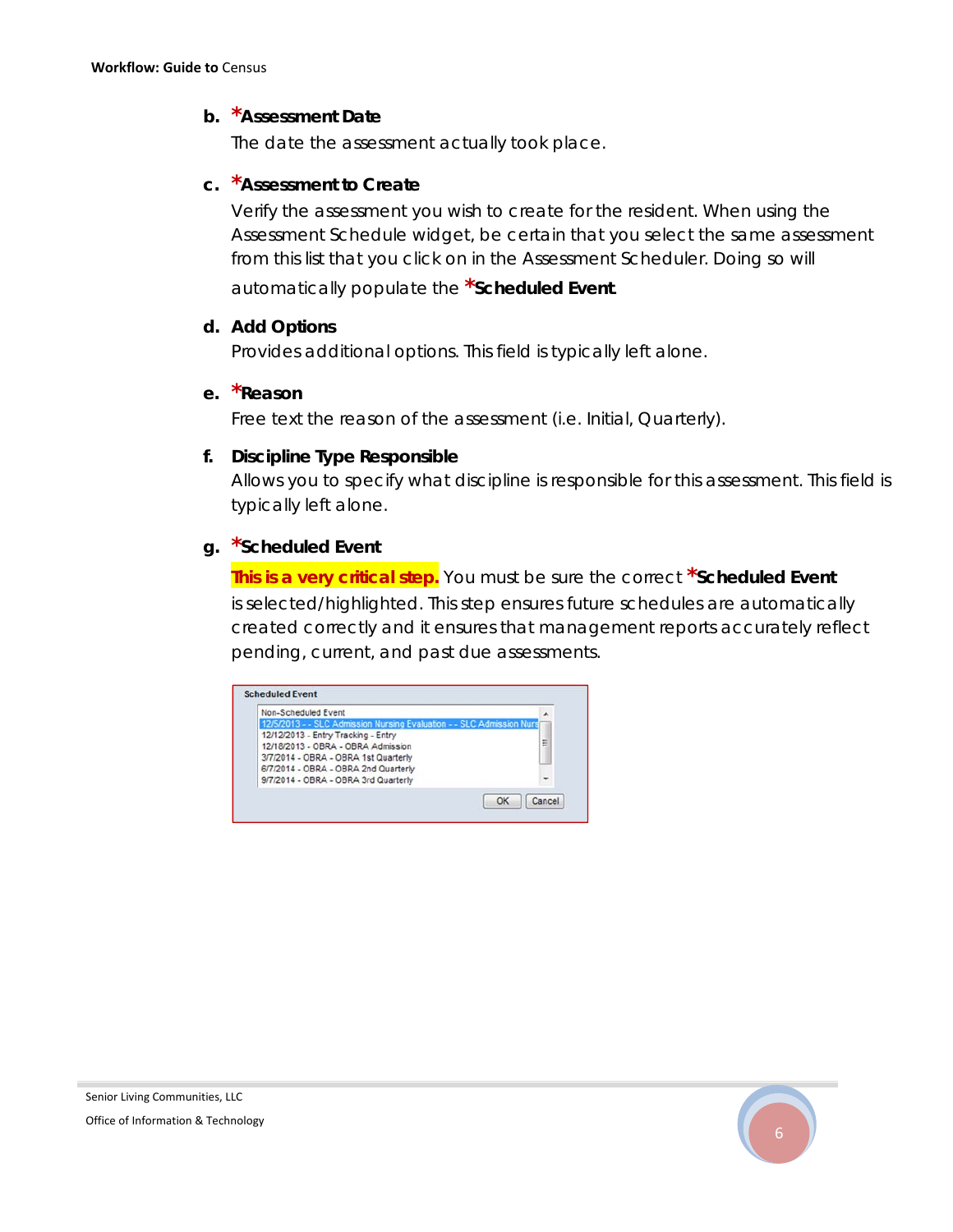#### **Workflow: Guide to** Census

3) Complete the assessment and Lock when finalized.

**TIP**: Be familiar with buttons and links available when completing the assessments.

| <b>Assessment Update - AL/MC Well Care Assessment</b>                  | Assessment Reference Date - WHO WHITE |
|------------------------------------------------------------------------|---------------------------------------|
| Validate Print<br>Refresh<br>Lock & Sign<br><b>Update Calculations</b> |                                       |
| A<br>Adjust Text Size A<br>Save<br>Previous<br>Next<br>Reset           |                                       |
|                                                                        |                                       |

**NOTE:** When completing assessments, you may notice the following icons  $\bigoplus$  along with a Key *(image 1)*. If you click on the icon(s) *(image 2)*, it will open the Validation Info tab and tell you the detail of the warning *(image 3)*.

*(image 1)*

| Key:                           |                                     |
|--------------------------------|-------------------------------------|
|                                | $\Theta$ = Required Answers Missing |
| $\bigoplus$ = Warning Messages |                                     |

*(image 2)*

|                              |                  | Refresh       |
|------------------------------|------------------|---------------|
|                              | <b>View Page</b> | <b>Status</b> |
| <b>Resident Verification</b> |                  |               |
| Section 1-5                  |                  |               |
| Sections 6-15                |                  |               |

*(image 3)*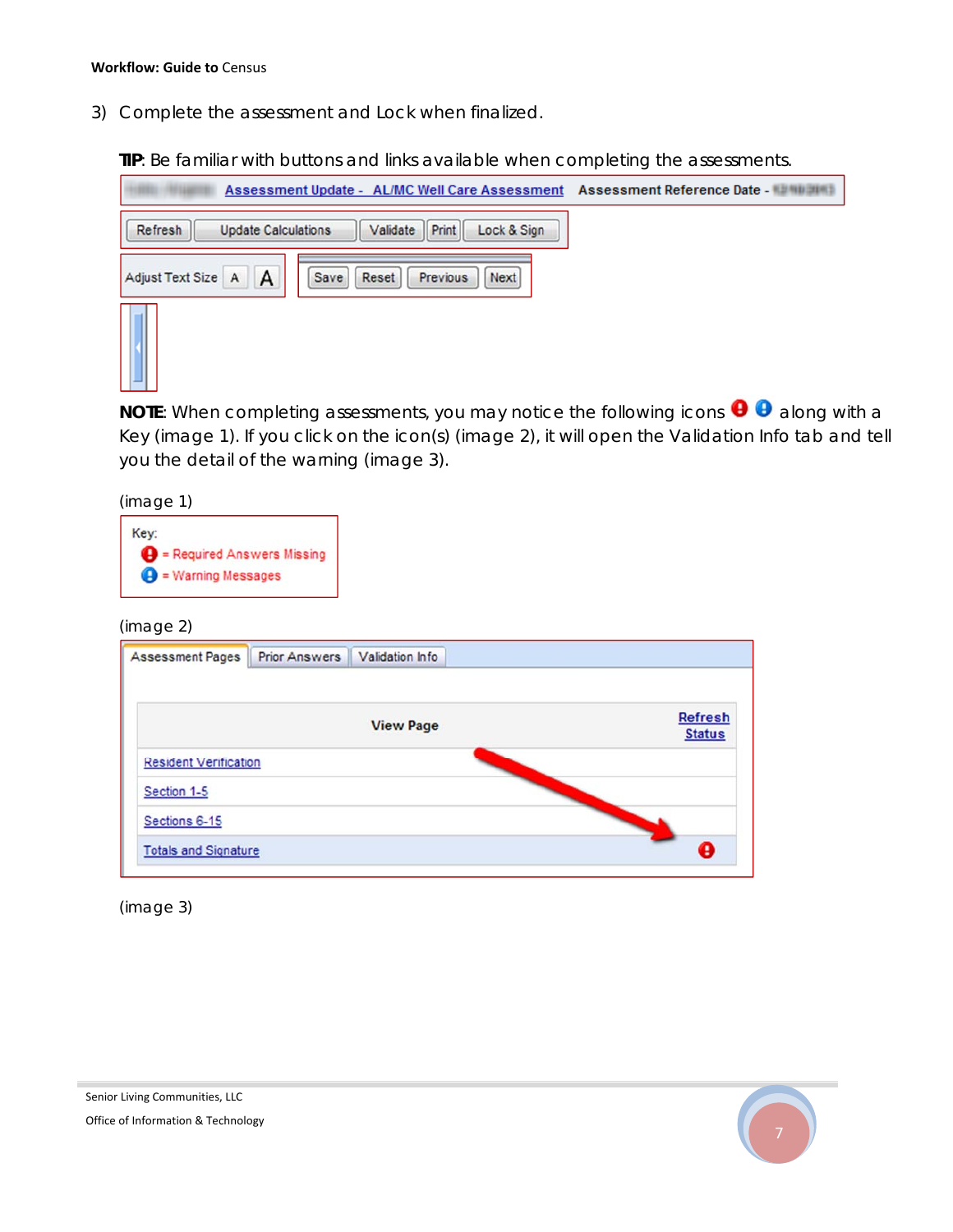#### **Workflow: Guide to** Census

| Previous<br>Refresh<br>Page Validation Report<br>Next |           |
|-------------------------------------------------------|-----------|
| A<br>1000404 - Choose YOUR Facility:                  | $\equiv$  |
| 1 Fatal Record:<br>т<br>• Required Data Missing       |           |
| A<br>1000402 - Assessment Completed By:               | $\ddot{}$ |

#### **Create Assessments (from Resident Chart)**

Assessments can be created/managed directly from a resident's chart. Select a resident to work with, and then:



Navigate to: *Clinical > Chart View > Assessments* 

1) Once you navigate to the appropriate chart section, you will notice the first container/section below. Click on "Add Assessment".

| <b>Add Assessment</b> | <b>Assessments</b> |
|-----------------------|--------------------|
|-----------------------|--------------------|

- 2) Follow Step 2 from the section above.
- 3) Follow Step 3 from the section above.

#### **Understanding Assessment Schedules**

When a resident is properly admitted to your community using Vision, schedules of required assessments are automatically generated (based on information provided by the Clinical Operations Team). The Admission Process is typically handled by the Business Manager (IL), Healthcare Marketer (AL/MC), and the Social Worker (SNF).

There are multiple ways to view the schedules generated for residents and the status of the schedules.

#### **Individual Chart View:**



1) Once you navigate to the appropriate chart section, you will notice the container/section below.

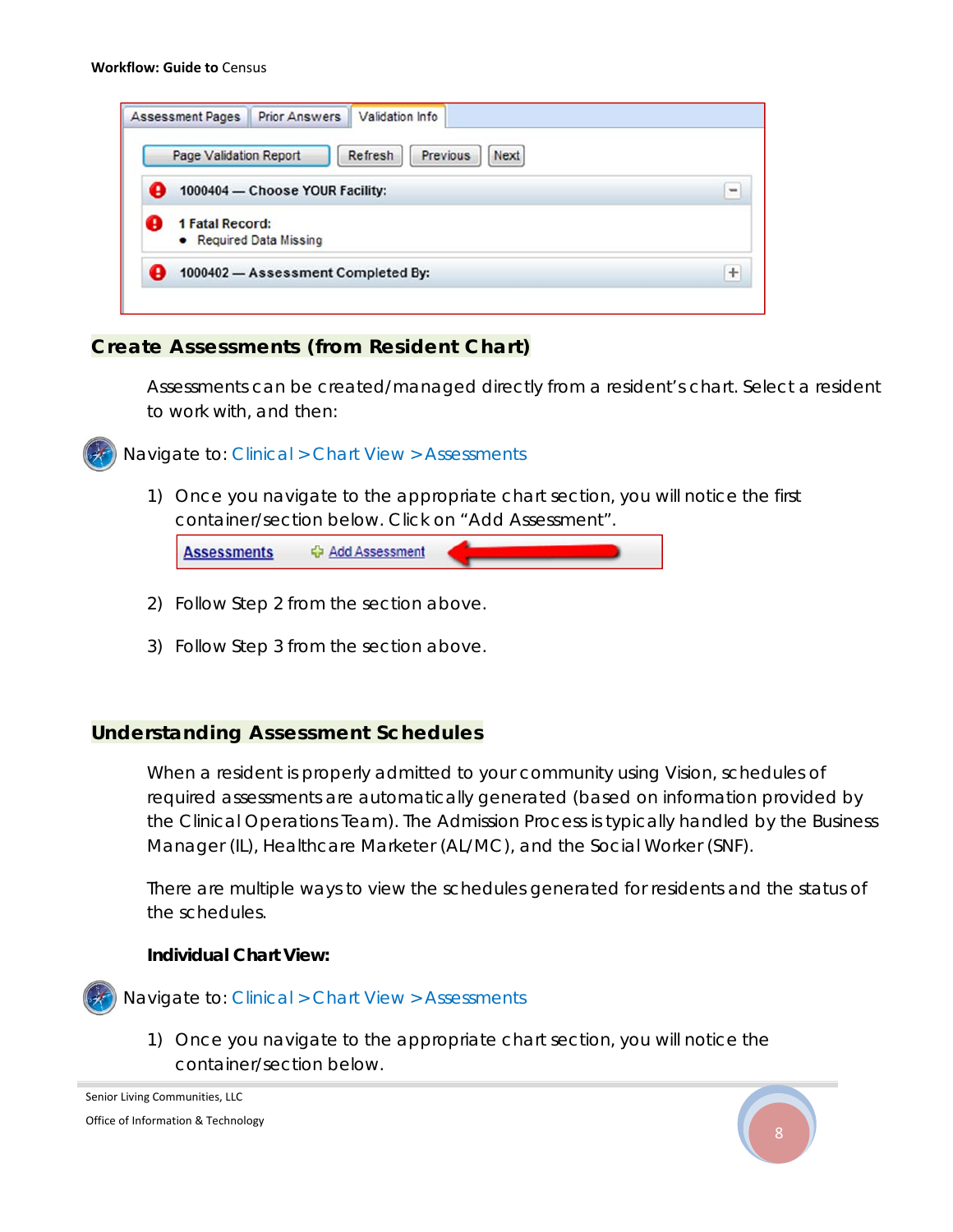**Scheduled Assessments** ☆ Add Schedule ☆ Add Plan Schedule

a. You can view the current required schedules below this container by clicking the plus icon before the schedule name.  $\Box$ 

|                           | <b>Scheduled Assessments</b>                              | ↔ Add Schedule | ← Add Plan Schedule |                       |                           |               |
|---------------------------|-----------------------------------------------------------|----------------|---------------------|-----------------------|---------------------------|---------------|
|                           | <b>Schedule Name</b>                                      |                | <b>Started</b>      |                       |                           |               |
| $\mathbb{J}^{\mathbb{L}}$ | - SNF Skin Observation                                    |                | 11/30/2013          |                       |                           |               |
|                           | Event                                                     | <b>Status</b>  | Due Date            | <b>Last Grace Day</b> | <b>Asmt Creation Date</b> | Assessment Id |
|                           | - SNF Skin Observation Created Scheduled Event 12/14/2013 |                |                     | 12/14/2013            |                           |               |
| $\blacksquare$            | - SNF Braden Scale Risk Screening                         |                | 11/30/2013          |                       |                           |               |
| $\mathbf \mathbf \Xi$     | - SNF Falls Risk Screening and Intervention               |                | 11/30/2013          |                       |                           |               |
| Œ                         | - SNF Dental Assessment                                   |                | 11/30/2013          |                       |                           |               |

b. You can click on the link "Scheduled Assessments" to view current and completed schedules by clicking the plus icon before the schedule name.  $\boxed{\pm}$ 

The images below are examples of the following:

i. A completed schedule (assessment is attached and locked)

| 3 - SNF Braden Scale Risk Screening            |                      | 12/2/2013             |                                 |
|------------------------------------------------|----------------------|-----------------------|---------------------------------|
| Event                                          | Due Date             | <b>Last Grace Day</b> | <b>Assessment Creation Date</b> |
| <b>Braden Scale Risk Screening (Admission)</b> | Monday<br>12/2/2013  | Monday<br>12/2/2013   | 12/2/2013                       |
| - SNF Braden Scale Risk Screening (Week 1)     | Monday<br>12/9/2013  | Monday<br>12/9/2013   |                                 |
| - SNF Braden Scale Risk Screening (Week 2)     | Monday<br>12/16/2013 | Monday<br>12/16/2013  |                                 |

iii. A schedule that has an assessment attached to it, but not locked for completion.

| <b>B</b> - SNF Geriatric Depression Scale |                     | 12/2/2013             |                                 |
|-------------------------------------------|---------------------|-----------------------|---------------------------------|
| Event                                     | <b>Due Date</b>     | <b>Last Grace Day</b> | <b>Assessment Creation Date</b> |
| - SNF Geriatric Depression Scale          | Monday<br>12/2/2013 | Monday<br>12/2/2013   | 12/4/2013                       |

#### **Home Page Assessment Widget:**



Navigate to: *Home >*

Located on your Home Page, the Assessment Scheduler widget provides you the best interactive illustration of the status of AL/MC or Skilled Assessments. Refer to the "Create Assessments (from Assessment Schedule widget") section of this document.

#### **Assessment Reports:**

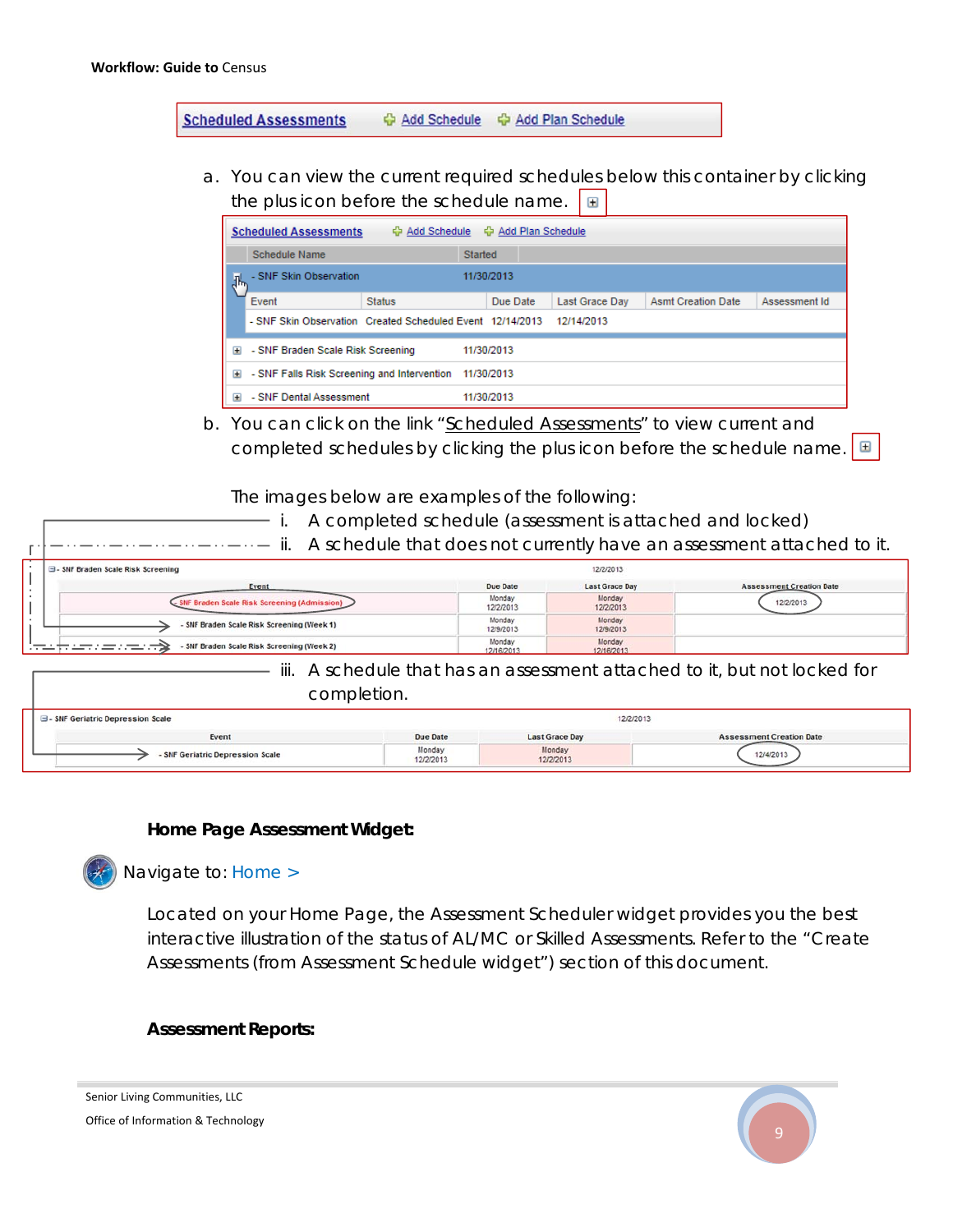

The Assessment Schedules report can provide you all the information you need to stay on top of compliance as it relates to required assessments. Refer to the Reports section of this document.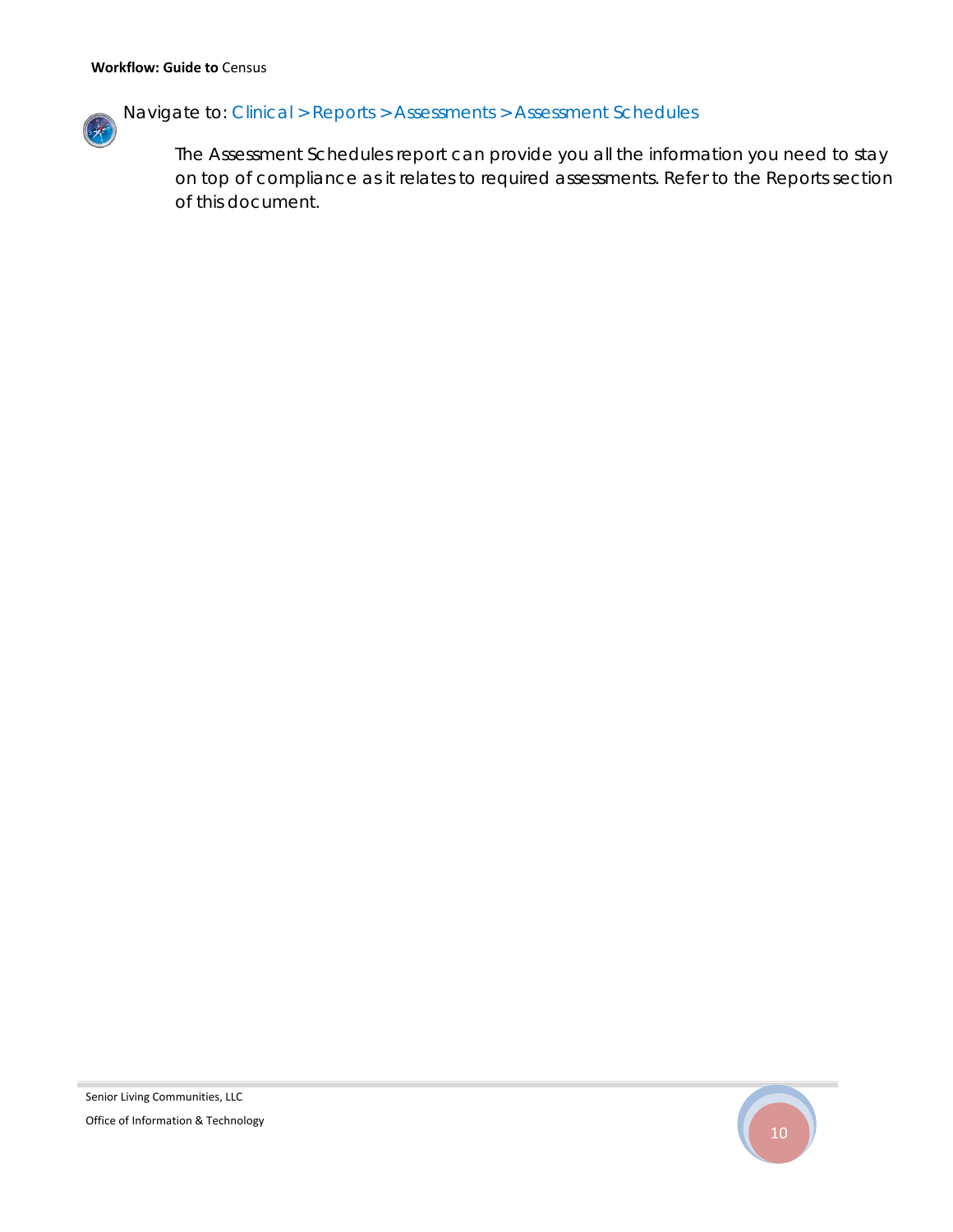#### **Correct Assessment Schedule Attachment (Status = Current)**

Attaching the Assessment to the correct schedule is a very *critical step* in the assessment process. This step ensures future schedules are automatically created correctly and it ensures that management reports accurately reflect pending, current, and past due assessments.

If you miss this important step during the creation of the assessment, you have the ability to edit this information once the form/assessment is created. The goal is to ensure this information is correct before the form/assessment is locked. If the form/assessment needing the correction is locked, you will need to request assistance from a supervisor (see "*Correct Assessment Schedule Attachment (Status = Locked)*" section below).

#### **Individual Chart View:**



1) Once you navigate to the appropriate chart section, you will notice the container/section below.

| ↔ Add Assessment<br><b>Assessments</b>           |                   |        |                                           |                   |               |           |                           |          |
|--------------------------------------------------|-------------------|--------|-------------------------------------------|-------------------|---------------|-----------|---------------------------|----------|
| Assessment                                       | <b>Discipline</b> | Reason | Author                                    | Date              | <b>Status</b> | Created   | <b>Physician Returned</b> | E-Signed |
| <b>SLC Incident / Accident Report</b>            |                   | Fall   | <b><i>Chinese &amp; Miller Street</i></b> | 7/23/2014 Current |               | 7/23/2014 |                           |          |
| <b>SLC Nursing Monthly Summary Report</b>        |                   |        | Connell Person                            | 7/16/2014 Locked  |               | 7/16/2014 |                           | V        |
| SLC Fall Risk Screening and Interventions        |                   |        | <b>Laurence Milledgeway 7/3/2014</b>      |                   | Current       | 7/3/2014  |                           |          |
| <b>SLC Nursing Monthly Summary Report</b>        |                   |        | <b>SALE AND -</b>                         | 7/1/2014          | Locked        | 7/1/2014  |                           | Ø        |
| <b>SLC Fall Risk Screening and Interventions</b> |                   |        | <b><i><u>Deli Andre</u></i></b>           | 7/1/2014          | Locked        | 7/1/2014  |                           |          |
| <b>SLC Wandering/Elopement Risk Screening</b>    |                   |        | <b>NEW LAND DEAT</b>                      | 6/20/2014 Locked  |               | 6/20/2014 |                           |          |
| SLC Geriatric Depression Scale (GDS)             |                   |        | <b>The Color</b>                          | 6/16/2014 Current |               | 6/17/2014 |                           |          |

a. To correct the schedule attached to the Form/Assessment, simply click on the Form/Assessment that needs to be corrected. If the Status of the Form/Assessment is not "Current" but is "Locked", it will need to be unlocked first by an approved staff member (see "Correct Assessment Schedule Attachment (Status = Locked)" section below).

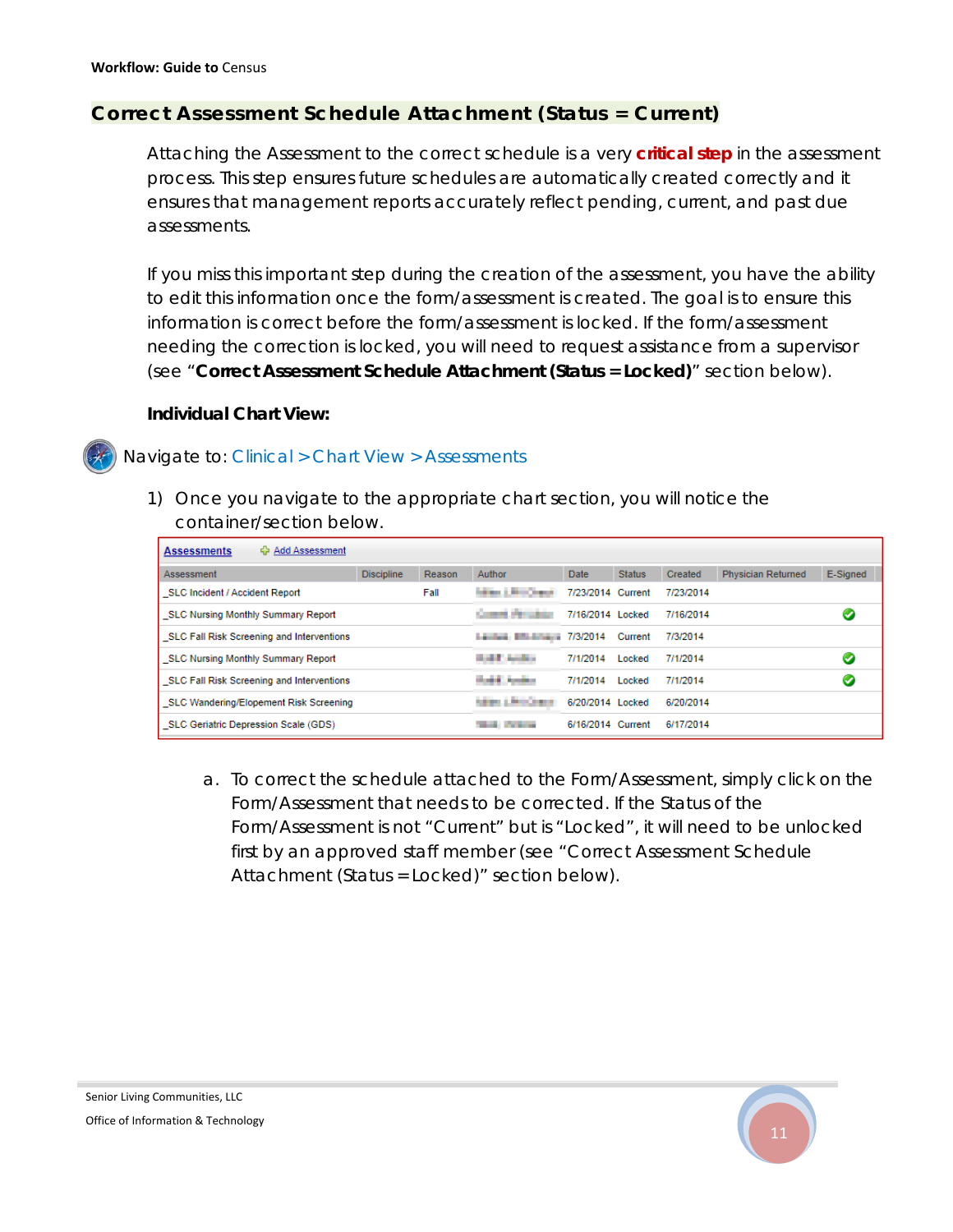b. When the Form/Assessment is open, click on the name of the Form/Assessment (blue hyperlink).

|                         | Assessment Update - SLC Incident / Accident Report      | Assessment Reference Date - 7/23/2014 |
|-------------------------|---------------------------------------------------------|---------------------------------------|
|                         | Admission ID<br>Admission Date 12/4/2013 Discharge Date |                                       |
|                         | Validate<br>Print  <br>Lock<br>Refresh                  |                                       |
| <b>Assessment Pages</b> | <b>Validation Info</b>                                  |                                       |

c. A window will open allowing you to add and/or modify several items. Make the appropriate changes and click "Save".

| <b>Update Assessment</b>                 |                                                                                                                                                                        |
|------------------------------------------|------------------------------------------------------------------------------------------------------------------------------------------------------------------------|
| Assessment<br>Reason                     |                                                                                                                                                                        |
| <b>Discipline</b><br>Type<br>Responsible | ◡                                                                                                                                                                      |
| <b>Scheduled</b>                         | <b>Non-Scheduled Event</b>                                                                                                                                             |
| Event                                    | 1/1/2014 - PPS Assessment - PPS 30 Day<br>6/16/2014 - - SNF Falls Risk Screening and Intervention - - SNF<br>6/16/2014 - - SNF Pain Evaluation - - SNF Pain Evaluation |
| <b>Close</b><br><b>Save</b>              |                                                                                                                                                                        |
|                                          |                                                                                                                                                                        |

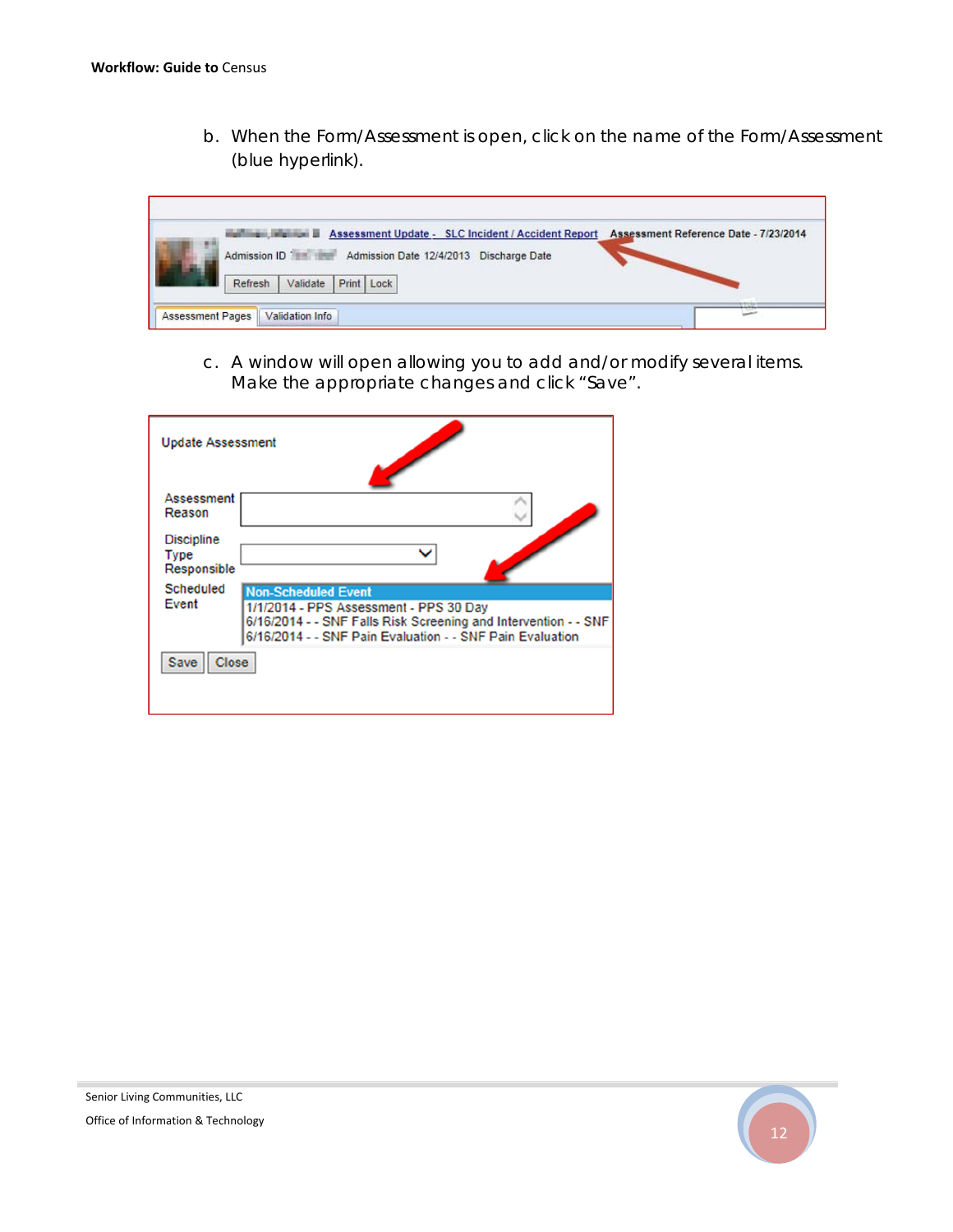#### **Correct Assessment Schedule Attachment (Status = Locked)**

Attaching the Assessment to the correct schedule is a very *critical step* in the assessment process. This step ensures future schedules are automatically created correctly and it ensures that management reports accurately reflect pending, current, and past due assessments.

If you miss this important step during the creation of the assessment, you have the ability to edit this information once the form/assessment is created. The goal is to ensure this information is correct before the form/assessment is locked. If the form/assessment needing the correction is locked, you will need to request assistance from a supervisor.

#### **Individual Chart View:**

#### Navigate to: *Clinical > Chart View > Assessments*

1) Once you navigate to the appropriate chart section, you will notice the container/section below.

| Add Assessment<br><b>Assessments</b>             |                                          |                   |         |             |               |              |                           |          |
|--------------------------------------------------|------------------------------------------|-------------------|---------|-------------|---------------|--------------|---------------------------|----------|
| Assessment                                       | <b>Discipline</b>                        | Reason            | Author  | <b>Date</b> | <b>Status</b> | Created      | <b>Physician Returned</b> | E-Signed |
| <b>SLC Incident / Accident Report</b>            | <b><i><u>SERIES E BEST SHARA</u></i></b> | 7/23/2014 Current |         | 7/23/2014   |               |              |                           |          |
| <b>SLC Nursing Monthly Summary Report</b>        | and Perishin                             | 7/16/2014 Locked  |         | 7/16/2014   |               |              |                           |          |
| SLC Fall Risk Screening and Interventions        | <b>TANK REPORT 12014</b>                 |                   | Current | 7/3/2014    |               |              |                           |          |
| <b>SLC Nursing Monthly Summary Report</b>        | <b>SALE AND I</b>                        | 7/1/2014          | Locked  | 7/1/2014    |               | $\checkmark$ |                           |          |
| <b>SLC Fall Risk Screening and Interventions</b> | <b>Said Andre</b>                        | 7/1/2014          | Locked  | 7/1/2014    |               |              |                           |          |
| SLC Wandering/Elopement Risk Screening           | <b>Manufacturer</b>                      | 6/20/2014 Locked  |         | 6/20/2014   |               |              |                           |          |
| <b>SLC Geriatric Depression Scale (GDS)</b>      | <b>State College</b>                     | 6/16/2014 Current |         | 6/17/2014   |               |              |                           |          |

To the far right of this screen, you will notice a chain link icon. Click on icon then click on "Unlock/UnBatch Assessments".



Senior Living Communities, LLC

Office of Information & Technology

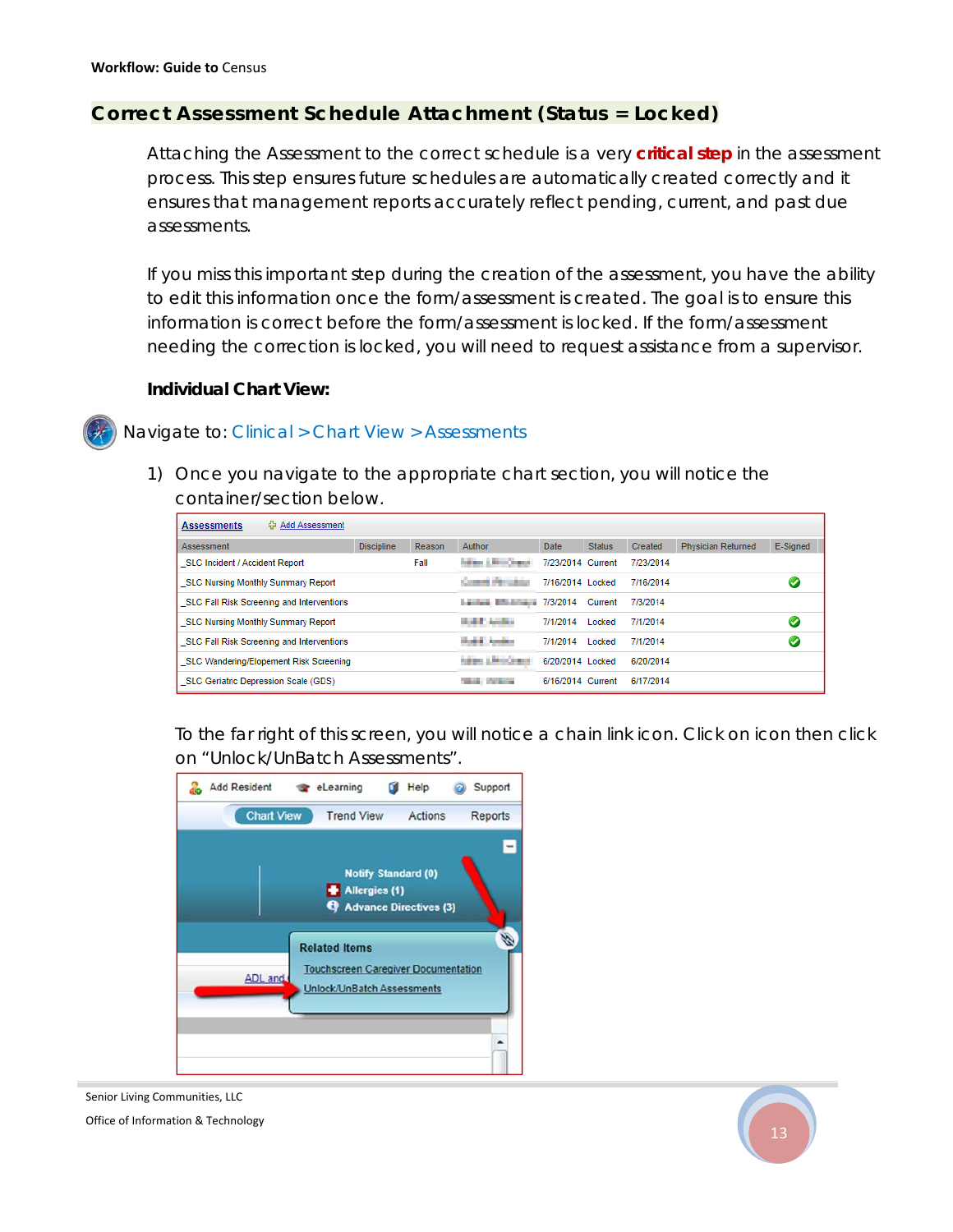Press the check box of the Form/Assessment you need to Unlock, you will then be prompted to confirm - press "OK". Now close the "Unlock/UnBatch Assessments" window using the small red  $\boxed{3}$ .

- 2) Now that the Form/Assessment is Unlocked and "Current", :
	- a. Simply click on the "Current" Form/Assessment that needs to be corrected.
	- b. When the Form/Assessment is open, click on the name of the Form/Assessment (blue hyperlink).

|                         | <b>EXAMPLE ASSESSMENT Update - SLC Incident / Accident Report</b> | Assessment Reference Date - 7/23/2014 |
|-------------------------|-------------------------------------------------------------------|---------------------------------------|
| 冊                       | Admission ID<br>Admission Date 12/4/2013 Discharge Date           |                                       |
|                         | Print   Lock<br>Validate<br>Refresh                               |                                       |
| <b>Assessment Pages</b> | Validation Info                                                   |                                       |

c. A window will open allowing you to add and/or modify several items. Make the appropriate changes and click "Save".

| <b>Update Assessment</b>                 |                                                                                                                                                                                                      |
|------------------------------------------|------------------------------------------------------------------------------------------------------------------------------------------------------------------------------------------------------|
| Assessment<br>Reason                     |                                                                                                                                                                                                      |
| <b>Discipline</b><br>Type<br>Responsible |                                                                                                                                                                                                      |
| <b>Scheduled</b><br>Event                | <b>Non-Scheduled Event</b><br>1/1/2014 - PPS Assessment - PPS 30 Day<br>6/16/2014 - - SNF Falls Risk Screening and Intervention - - SNF<br>6/16/2014 - - SNF Pain Evaluation - - SNF Pain Evaluation |
| <b>Save</b><br><b>Close</b>              |                                                                                                                                                                                                      |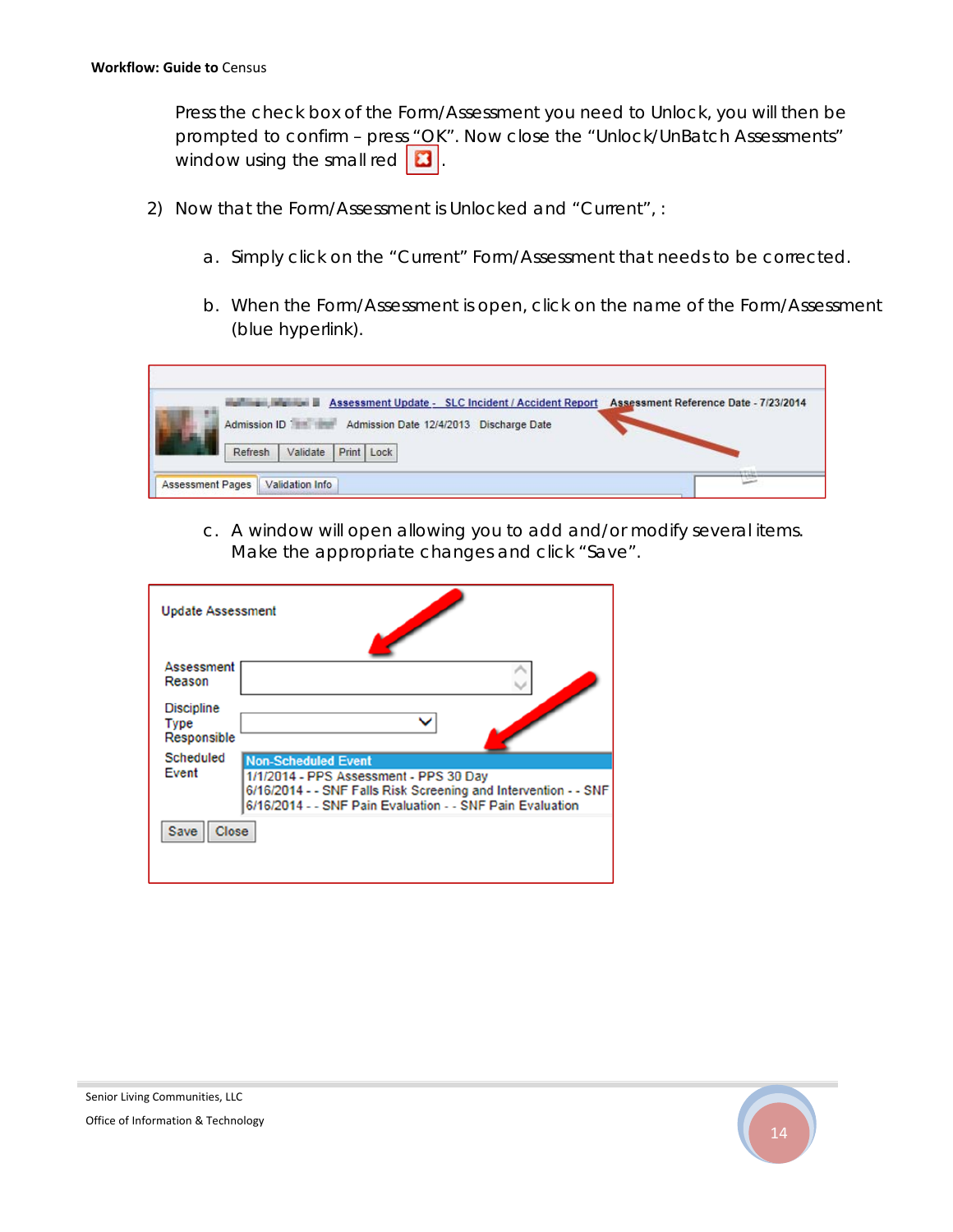## **Notes**

#### **Create Clinical Notes**

Clinical Notes can be created/managed directly from a resident's chart. Select a resident to work with, and then:

Navigate to: *Clinical > Chart View > Assessments* 

1) Once you navigate to the appropriate chart section, you will notice the container/section below. Click on "Add Clinical Note".

|--|

2) Click Save when you have entered the necessary information. Example:

| <b>Clinical Note Entry</b>   |                          |          |   |                                                                                                                                                                                                    | Resident Name: Antiham Annualtiu 1<br>Resident ID: 2<br>Admission ID: 1.1. |
|------------------------------|--------------------------|----------|---|----------------------------------------------------------------------------------------------------------------------------------------------------------------------------------------------------|----------------------------------------------------------------------------|
| Category                     | Nursing                  |          |   | Note - Brune, Sharon NJ MUSEUM 10:54:00 PM                                                                                                                                                         |                                                                            |
| SubCategory                  | General                  |          |   | Received resident in bed. She requested futured for C/C headedness. C/C fleeting cold deadlies<br>multiple blankels and the heat on in her room. She is affecte at this law. Targe 30.3. Alert and |                                                                            |
| Subject                      |                          |          |   | generally oriented. She is able to make her needs known. Encouraged to eat. Call bell within reach.                                                                                                |                                                                            |
| Source                       | <b>Clinical Notes</b>    |          |   |                                                                                                                                                                                                    |                                                                            |
| <b>Effective Date/Time</b>   |                          | 10:54 pm |   |                                                                                                                                                                                                    |                                                                            |
| <b>Entered By</b>            | Sharon<br>÷              |          |   |                                                                                                                                                                                                    |                                                                            |
| <b>Entered Date/Time</b>     | <b>相談の開発 10:57:00 PM</b> |          |   |                                                                                                                                                                                                    |                                                                            |
| Author                       | Sharon                   |          |   |                                                                                                                                                                                                    |                                                                            |
| <b>Follow Up Date</b>        |                          |          |   |                                                                                                                                                                                                    |                                                                            |
| Follow Up By                 |                          |          |   |                                                                                                                                                                                                    |                                                                            |
| <b>Completed Date</b>        |                          | 開        |   |                                                                                                                                                                                                    |                                                                            |
| <b>Completed By</b>          |                          |          | E | Addend<br>Locked                                                                                                                                                                                   |                                                                            |
| <b>Notification Note</b>     | 戸                        |          |   |                                                                                                                                                                                                    |                                                                            |
| <b>Notification Category</b> |                          |          |   |                                                                                                                                                                                                    |                                                                            |
| Save Close                   |                          |          |   |                                                                                                                                                                                                    |                                                                            |

Let's look at the following **"What If…?"** scenarios:

**Q)** What if you need to change/addend a note you have saved and locked?

*A) Click the Addend button at the bottom of the note you need to change. Up to three notes can be added. After the third note is added, the Addend button is no longer available. Addended notes are added in reverse order.* 

**Q)** What if you saved and locked a note for the wrong resident and need to correct it?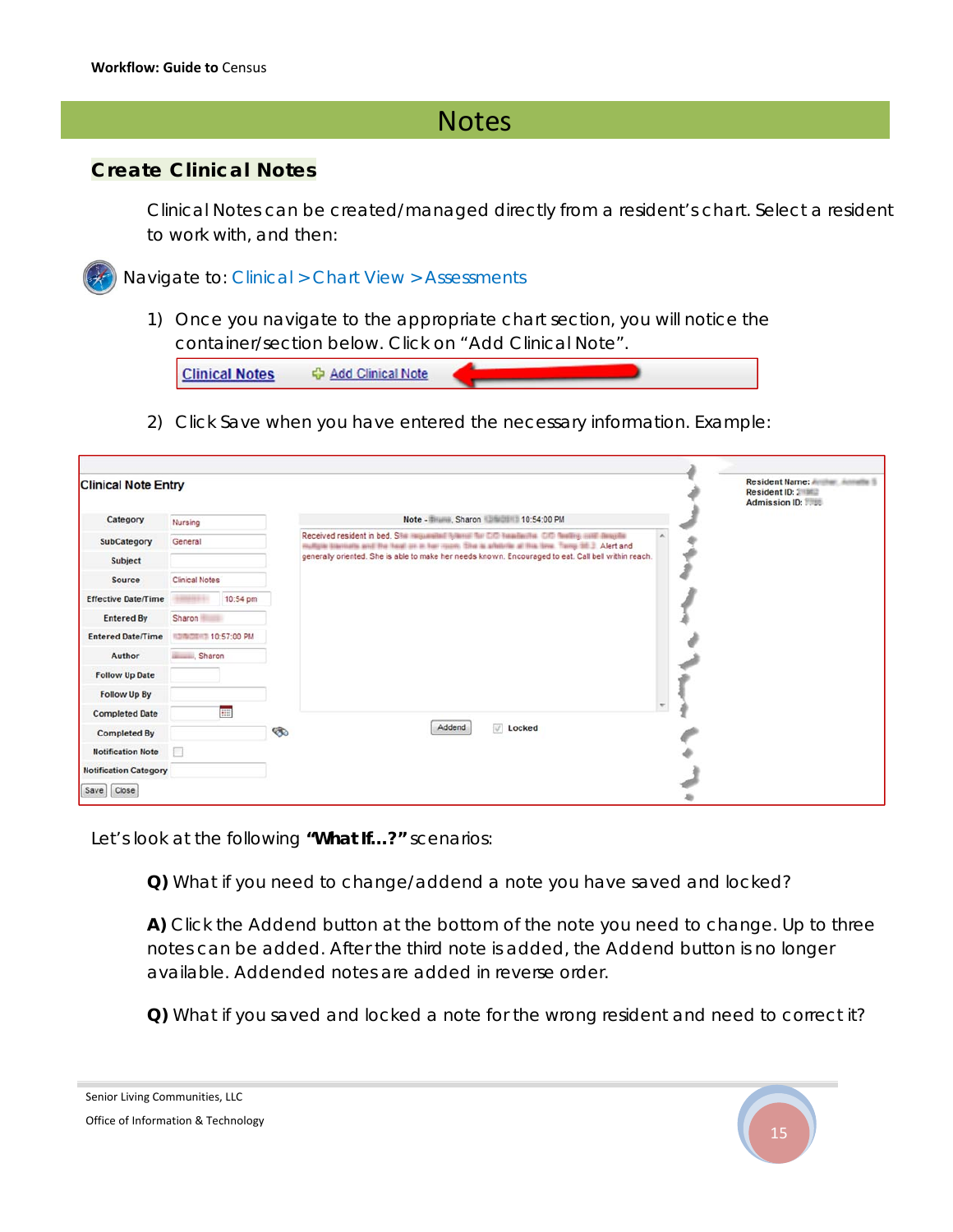*A) Notify your supervisor immediately. Notes can only be inactivated by your supervisor or approved personnel. They will see a box labeled "Inactive" under the Note Entry screen (next to the "Addend" button). When they select the check box, the Inactivate Note window opens. They will select the reason for the inactivation and click OK.* 

## Resident Vitals

#### **Resident Vitals**

To enter Vital Signs (without Touchscreen) follow the information below.

Navigate to: *Clinical > Chart View > Vitals* 

- 1) Click the Add [Select Vital] button for the Vital Sign that is to be entered. For Instance Add Temperature. The Flow Sheet screen will appear.
- 2) Enter the Care Recipient's temperature in the Temperature Section.
- 3) The available field is used to enter the exact temperature in Fahrenheit. Vitals may be entered as a decimal, maximum 2-digit. The vital will appear on the flow sheet with the decimal value.
- 4) Select the location the temperature was taken from the Location dropdown.
- 5) Click the Save button.
- 6) Click the close button to close the Flow Sheet Screen. The vital will now appear in the appropriate section on the Vitals tab of the Chart View.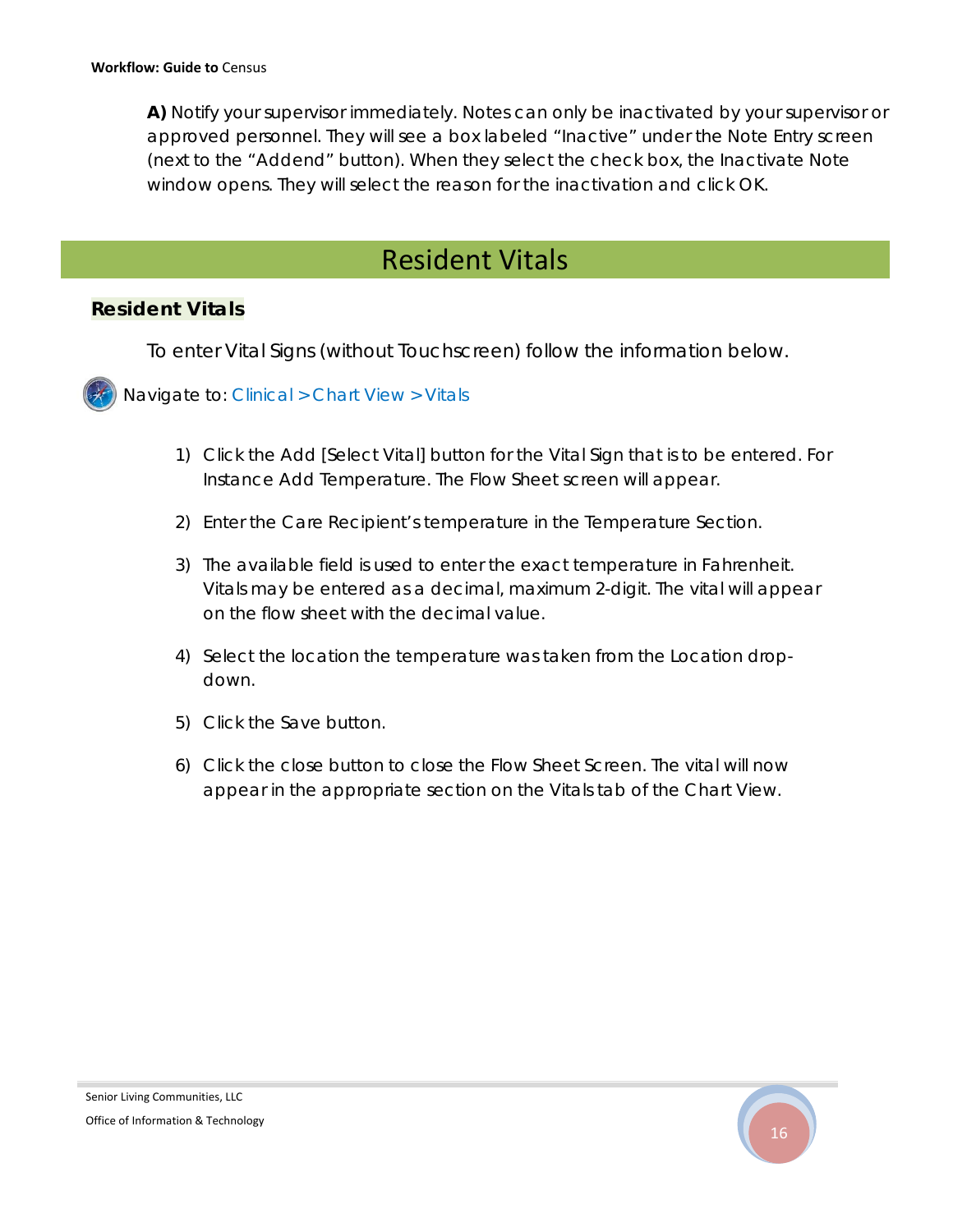## Other Related Items

#### **Resident Scanned Documents**

Insurance documents should be added to the residents *Attachments*. This will allow the Medicare Biller to verify or recover information should the need arise. If there is no SNF coverage, add a general note to this affect.

Navigate to: *Clinical > Chart View > Resident Info> Attachments*

#### **To Add:**

- 1) Click **Add Attachment**
- 2) Select the Category of "**Payer/Insurance Documents**"
- 3) Select the Sub Category
- 4) Click the **Browse…** button to browse your computer or network for the residents insurance document.

NOTE: There is a file size restriction of 4mb per file.

- 5) Rename the label of the file to correspond with the residents name, such as "Ins – " (residents last name).
- 6) Click **OK** in the center of the screen.

#### **To Print an attachment that is uploaded:**

**a.** Click on the icon of the image or file (as shown below).

| <b>Attachments</b>             | Add Attachment             |                                               |               | -----<br>$\overline{\phantom{0}}$ |
|--------------------------------|----------------------------|-----------------------------------------------|---------------|-----------------------------------|
| <b>Details</b><br>Show         | Group By<br>$\blacksquare$ | ▼                                             |               |                                   |
| Category                       | Sub Category               | Label                                         | Date Captured | File                              |
| <b>Advanced Directives</b>     | Other                      | Death_Cert_for_Dennis_Klein.pdf               | 1/31/2014     | PDF                               |
| Payer/Insurance Documents Card |                            | Klein Cards.pdf                               | 1/31/2014     | PDF                               |
| Profile Picture                | Other                      | Dottie Klein JPG                              | 2/3/2014      | JPG                               |
|                                |                            | 1<br>$\vert$ 2<br>$next \gg$<br>$<<$ previous |               |                                   |

**b.** You can then adjust the zoom if necessary and click the link "View image on…"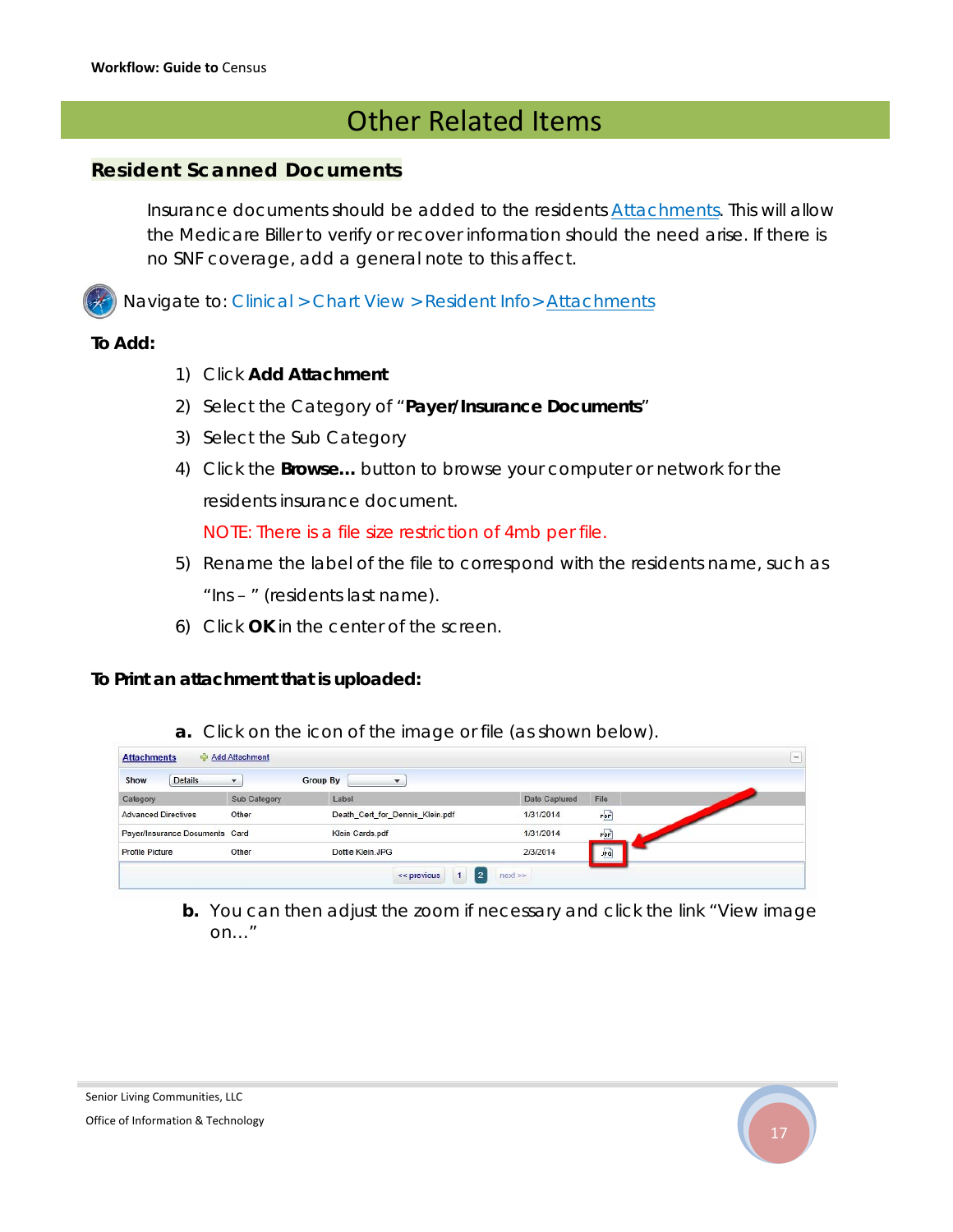| <b>Attachments</b><br>View image on a printer-friendly page |                   |  |
|-------------------------------------------------------------|-------------------|--|
| Zoom                                                        | <b>Image Grid</b> |  |
| 100%                                                        | No Grid           |  |
| <b>Brightness</b><br>$+$<br>0                               | Invert Image      |  |
|                                                             |                   |  |

**c.** You then print the file from your browser.

#### **Resident Related/Responsible Parties**

Navigate to: *Clinical > Chart View > Resident Info> Related Parties* 

#### **Add Resident Related/Responsible Parties**

Navigate to: *Clinical > Chart View > Resident Info> Related Parties*

Adding Related and Responsible parties for each resident ensures proper billing as well as provides the necessary contacts in the event of emergencies. To view resources on how Related and Responsible Parties integrate with our Mass Notification Tool - Regroup, visit http://its.maxwell-group.com/how-to/regroup/

| <b>Related Parties</b>                    |                                      |            | 수 Add Responsible Party 수 Add Related Party |       |  |
|-------------------------------------------|--------------------------------------|------------|---------------------------------------------|-------|--|
| <b>Responsible Parties</b>                |                                      |            |                                             |       |  |
| Name                                      |                                      | Party Type | <b>Phone</b>                                | Email |  |
|                                           | <b>Emergency Contact 1</b><br>Spouse |            | $CP - 843 -$                                |       |  |
| Daughter<br>Emergency Contact 2 CP - 843- |                                      |            |                                             |       |  |
| Related Parties (0)                       |                                      |            |                                             |       |  |

- **a.** Click the Add button in the Edit column for the next Blank row of either the Responsible Parties or Other Relationships sections of the screen.
- **b.** Click the ? search button to search for and select the necessary party. The selected party will populate the fields of the Add Responsible Party/Add Other Relationship screen.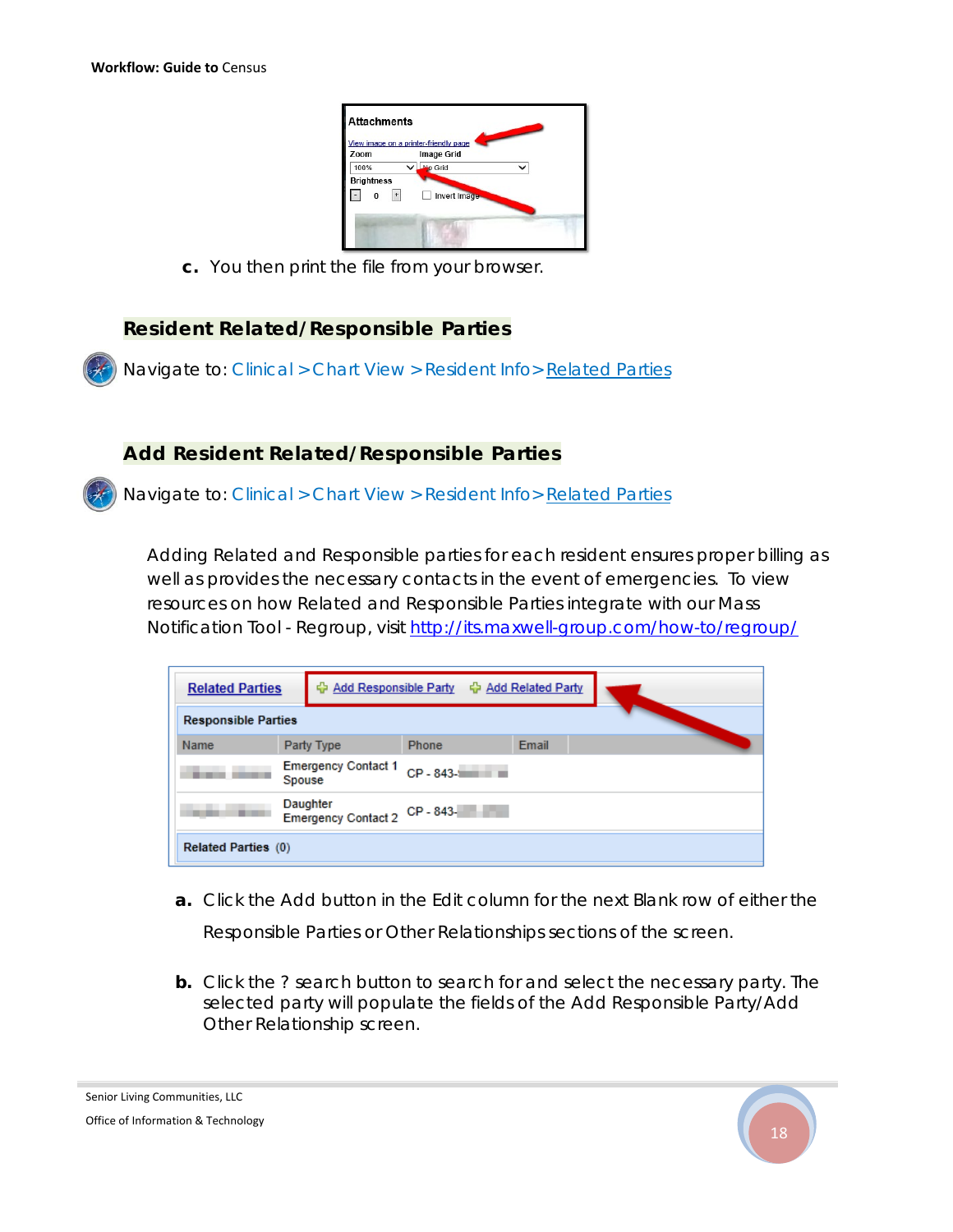- **c. Note:** All related parties must first be added as entities (one time) before they can be selected. If you have security rights to do so, you can add a new party via the search screen in Related Parties.
- **a.** Enter the display order for this party in the Display Order field.
- **b.** Select a type from the Responsible Party Type/Related Party Type field. This is a required field.
- **c.** Enter the email address for the responsible party/related party in the Email field.
- **d.** Check the checkbox for the Default Address field if the care recipient's address is to be used for this party. If the checkbox is checked select the type of care recipient address from the drop-down at the right of the checkbox.
- **e.** Make any additions to the Address Type and other address fields. **Note:** Zip codes cannot contain alphabetical characters.
- **f.** Select the type of phone number being entered from the Type field in the Phones section. Enter the exact phone number in the Number field. **NOTE:** Be sure to select "Emergency Contact" if the party should be included in Emergency Mass Notification messages.
- **g.** Click Submit to save the responsible party/related party.

#### **Resident Admitting Diagnosis**

Navigate to: *Clinical > Chart View > Admission > Admission Diagnosis/Surgical Proc*

#### **To Add:**

- 1) Click **Add Diagnosis/Surgical Proc**  In this screen, you can add primary diagnosis for the resident.
- 2) Click **Save**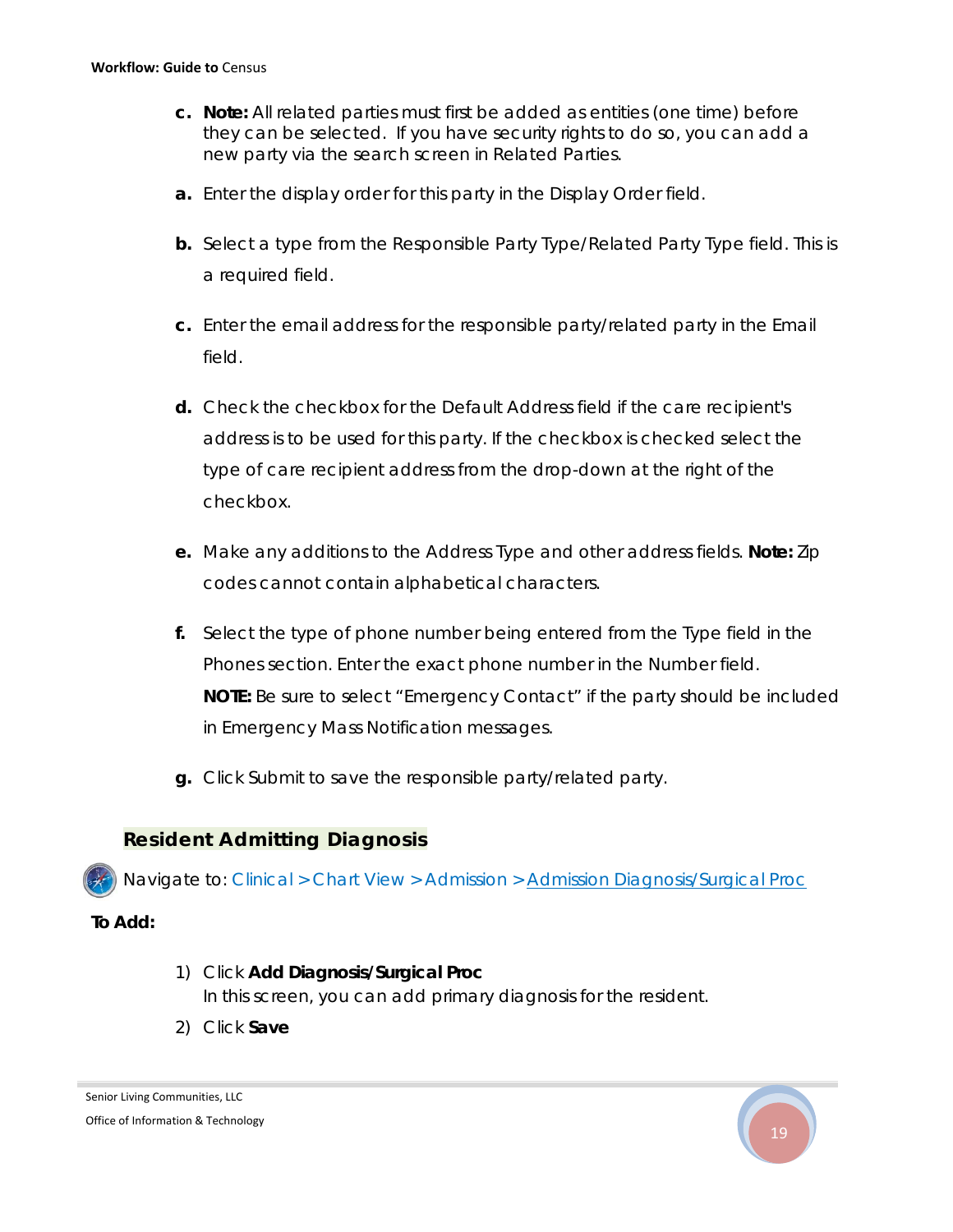#### **Resident Advanced Directives**

Navigate to: *Clinical > Chart View > Resident Info > Advance Directives*

#### **To Add:**

#### 1) Click **Add Advance Directive**

In this screen, you can add advance directives for the resident. Once you have completed the fields under.

#### **Resident Allergies**

The Allergies widget displays the following information for care recipient's allergies: Category, Allergen, Adverse Reactions, and Comments. Click on the "Help" icon for details on how to add allergy information.



Navigate to: *Clinical > Chart View > Resident Info > Allergies*

#### **Resident Physician(s)**

Navigate to: *Clinical > Chart View > Resident Info > Physicians*

1) Click **Add Physician** 

In this screen, you can add new physicians or remove existing physicians. By clicking the  $\mathbb{B}$  button, you will be able to search for physicians in the system. If the search does not return the physician you are looking for, you will be able to add the physician in the system by clicking "Add Entity" at the bottom of the screen.

- 2) **Date Active** must be the same as the **Admission Date**
- 3) Click **Submit**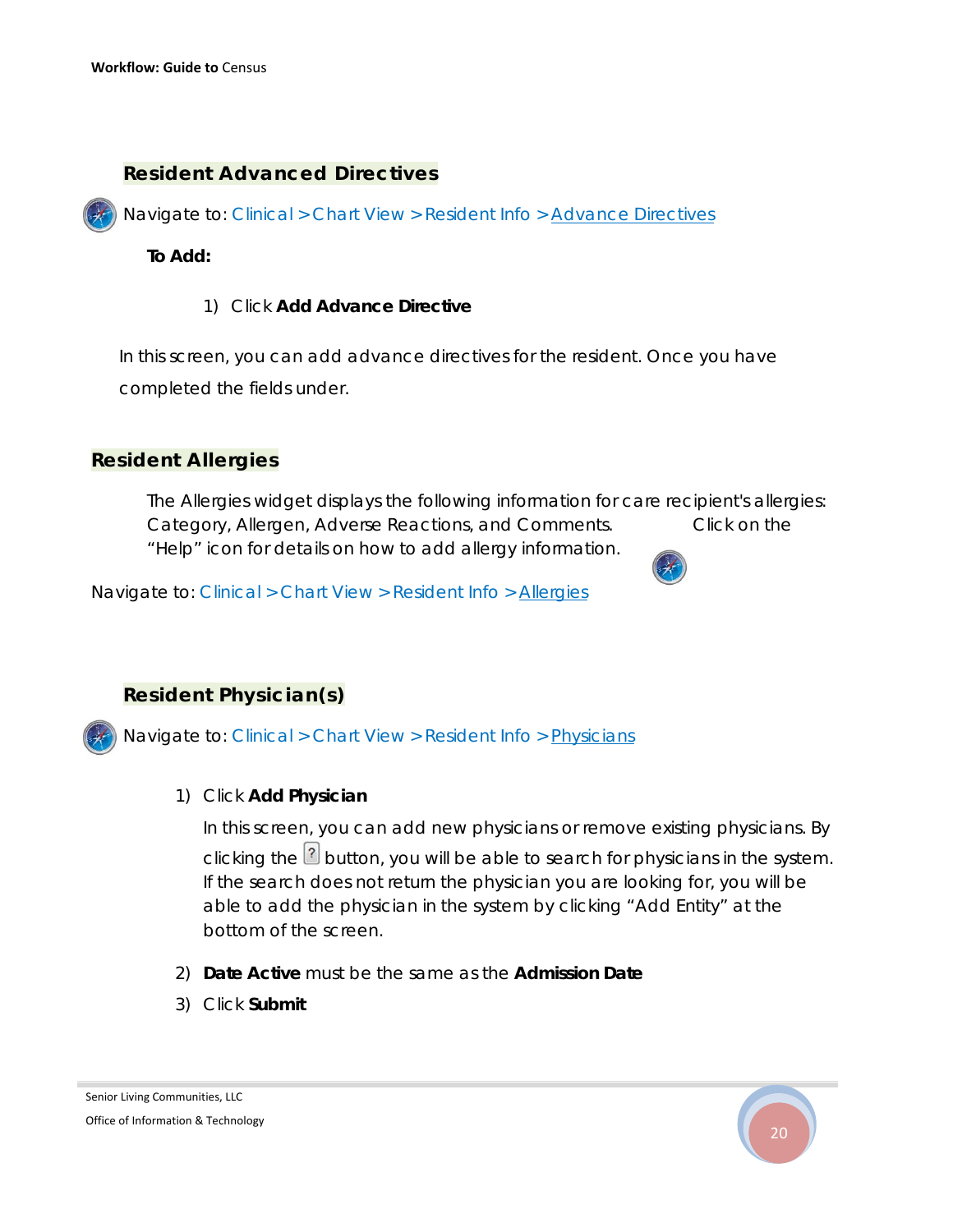#### **Resident Profile Picture**

Adding a profile picture for the resident will help verify the resident you are working with as well as provide more appreciation for the individual we serve. It will replace the default resident silhouette in the resident ribbon with the picture you upload. It may take several minutes for the image to appear in the resident ribbon. Images should be no more than 2MB.

Navigate to: *Clinical > Chart View > Resident Info > Attachments*

- 1) Click **Add Attachment**
- 2) Select the Category of "**Profile Picture**"
- 3) Click the **Browse…** button to browse your computer or network for the residents profile image. NOTE: There is a file size restriction of 4mb per file.
- 4) Rename the label of the file to correspond with the residents name.
- 5) Click **OK** in the center of the screen.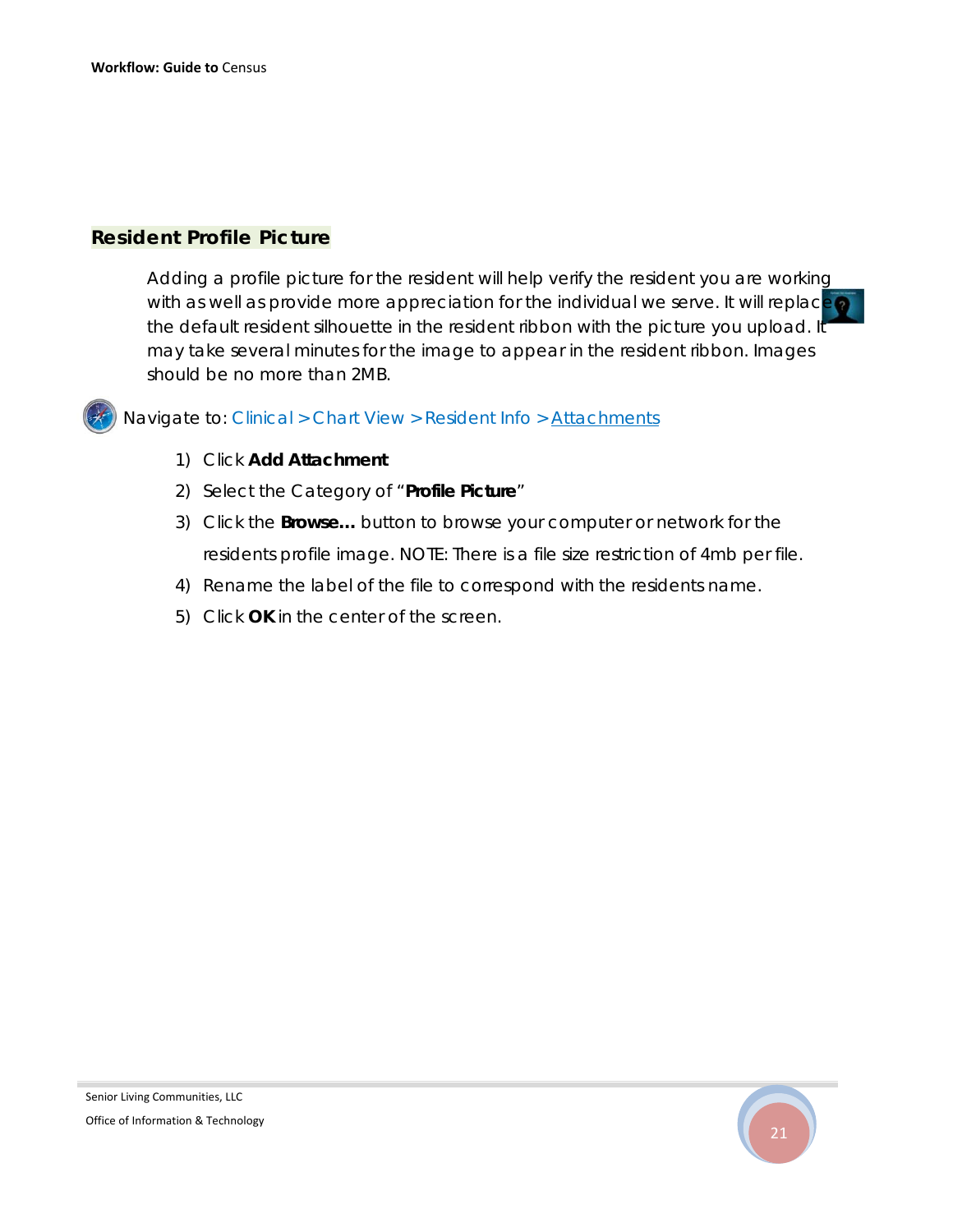## Reports

#### **Assessment Reports:**

Navigate to: *Clinical > Reports > Assessments > Assessment Schedules*

The Assessment Schedules report can provide you all the information you need to stay on top of compliance as it relates to required assessments.

Filtering the report properly will determine how effective the report is for you. Keep the following in mind:

- 1) **Selection (Multiple)** Be sure you select the proper facility or unit
- 2) **Date Range**
- 3) **Select Residents to Include** If left blank, the report will include all residents in the facility or unit you selected above.
- 4) **Select Schedules** If left blank, the report will include all schedules
- 5) **Select Payer Types** Typically left blank.
- 6) **Include Options/Display Order** Check/un-check options as you see fit.

Typically used example: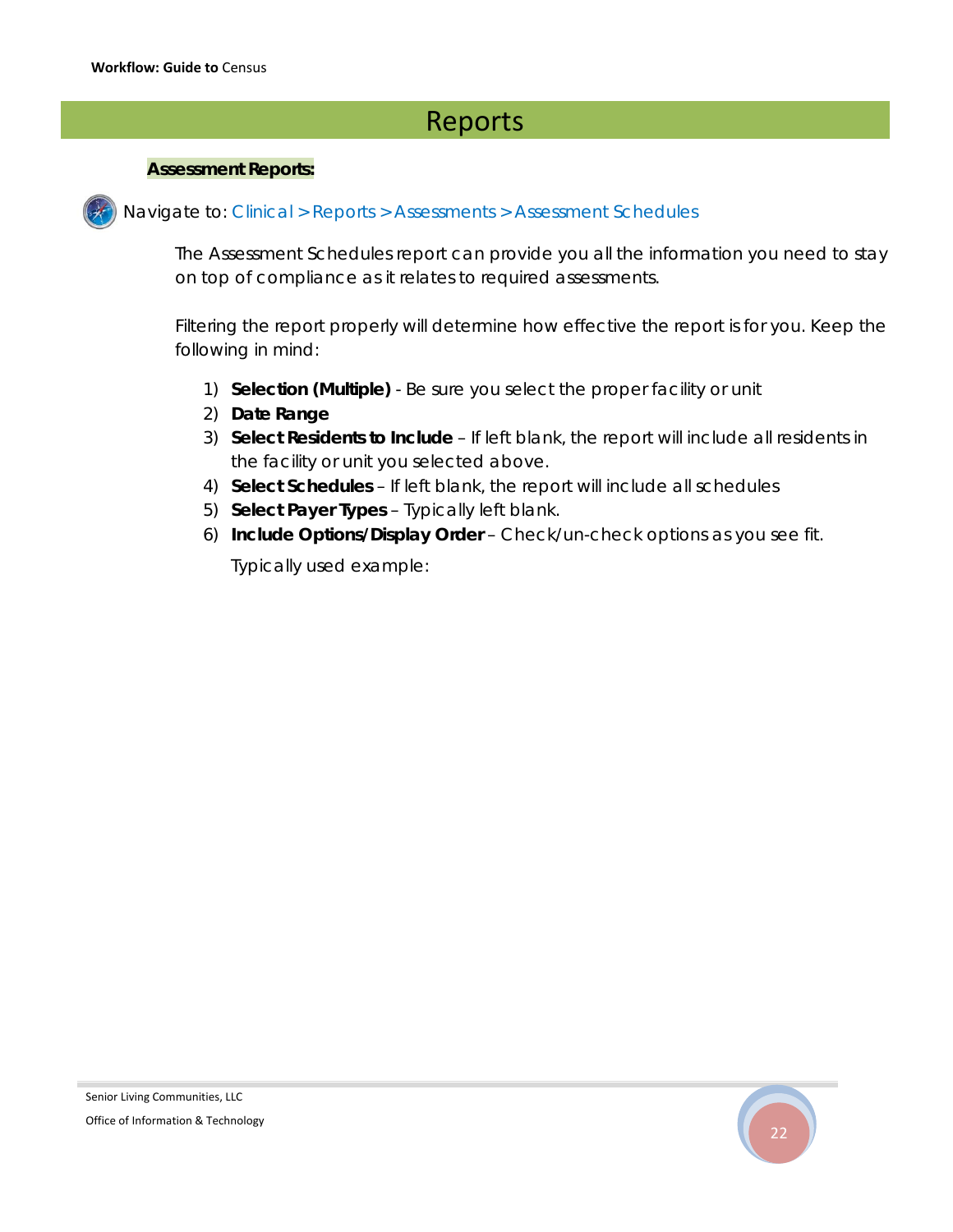#### **Workflow: Guide to** Census

| Select Organizations To Include                      |                            |                        |                           |
|------------------------------------------------------|----------------------------|------------------------|---------------------------|
| Selection (Multiple)                                 |                            | Community X - SNF/*all |                           |
| Break at Facility                                    | level.                     |                        |                           |
| Select Date Range To Include                         |                            |                        |                           |
|                                                      | Date Range                 |                        |                           |
| <b>Schedule Dates</b><br>Select Residents To Include | Start 11/1/2013            | <b>HILL</b>            | 曲<br>End 12/31/2013       |
|                                                      | <b>Last Name:</b>          |                        | <b>View Resident List</b> |
|                                                      | <b>Available Residents</b> |                        | <b>Selected Residents</b> |
|                                                      | <b>Add Residents</b>       |                        | <b>Remove Residents</b>   |
| + Select Schedules/Schedule Events To Include        |                            |                        |                           |
| <b>ESelect Payer Types/Plans To Include</b>          |                            |                        |                           |
| Elnclude Options/Display Order                       |                            |                        |                           |
| Include                                              |                            | <b>Display Order</b>   |                           |
| $\Box$ All                                           | Order By                   | Resident               |                           |
| Resident's Location                                  | Then By                    | Due Date               |                           |
| <b>Bed Only</b>                                      |                            | Then By Schedule       |                           |
|                                                      |                            |                        |                           |
| ARD Beg Date                                         |                            |                        |                           |
| ARD End Date                                         |                            |                        |                           |
| Batched                                              |                            |                        |                           |
| Accepted                                             |                            |                        |                           |
| Rejected                                             |                            |                        |                           |
| Discharged Residents                                 |                            |                        |                           |
| Double Space Report                                  |                            |                        |                           |
| $\nabla$ ARD                                         |                            |                        |                           |
| Started                                              |                            |                        |                           |
| Completed                                            |                            |                        |                           |
| RAPs/CAAs Completed                                  |                            |                        |                           |

#### **Clinical Notes Reports:**

Navigate to: *Clinical > Reports > Notes > Clinical Notes Report*

The Clinical Notes Report can provide you all the information you need to stay on top of compliance as it relates to notes.

Filtering the report properly will determine how effective the report is for you. Keep the following in mind:

- 1) **Organization Selection** Click on the **interpret only icon.** Be sure you select the proper facility or unit.
- 2) **Date Filter(s)** Fill in all that apply.
- 3) **Resident Selection** Check all to include. Next, you can then click on the **icol** icon if you want to select one or several residents that match your selection(s). To select multiple residents from this list, press and hold the CTRL button on your keyboard